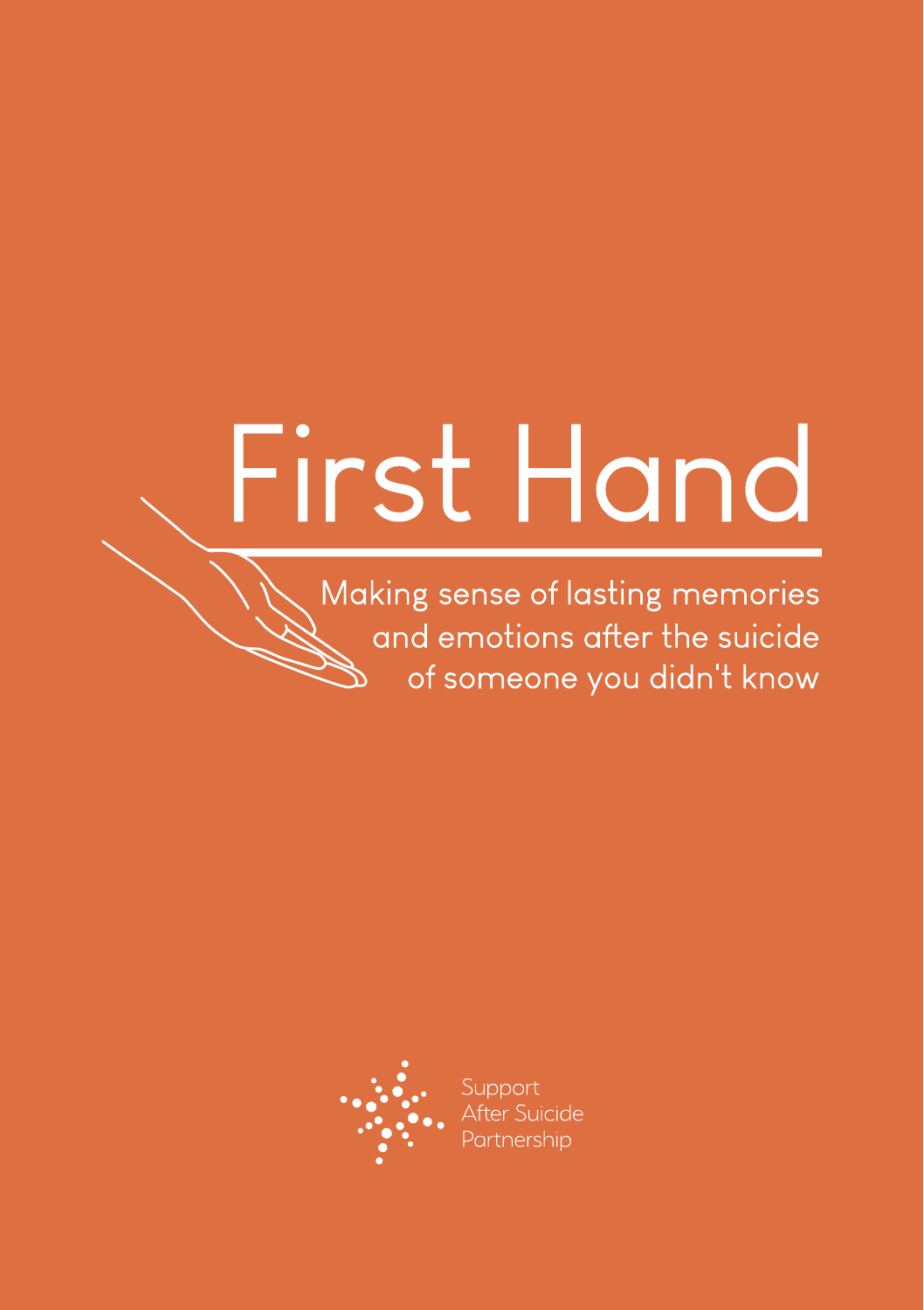#### This support guide has been developed by Thrive LDN, Grassroots and the Support after Suicide Partnership.





# About Thrive LDN

Thrive LDN is a citywide movement to improve the mental health and wellbeing of all Londoners. It is supported by the Mayor of London and led by the London Health Board partners.

Thrive LDN is the regional lead for suicide prevention in London on behalf of NHS England. As part of that role, they facilitate the multi-agency Thrive LDN Suicide Prevention Group to deliver citywide projects to prevent suicide and support those affected by suicide.



# About Sussex Health and Care Partnership

Across Sussex, the NHS and local councils that look after social care and public health are working together to improve health and care.

The Sussex Health and Care Partnership (SHCP) brings together 13 organisations into what is known as an integrated care system (ICS). We take collective action to improve the health of local people, ensure that health and care services are high-quality and to make the most efficient use of our resources.

#### www.sussexhealthandcare.uk

#### [www.thriveldn.co.uk](http://www.thriveldn.co.uk)

This resource is funded by Sussex Health and Care Partnership, Thrive LDN, and the Support after Suicide Partnership.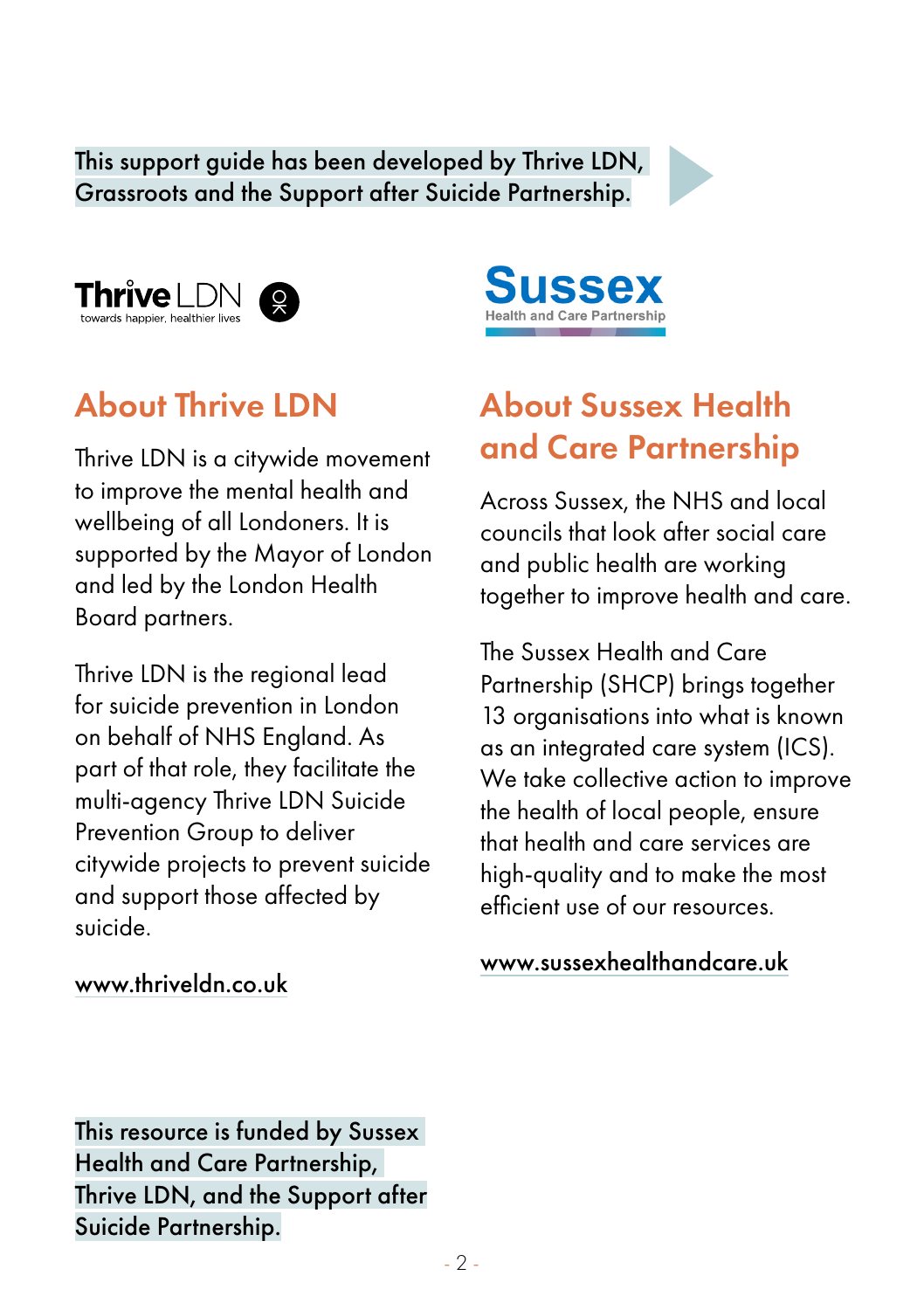

# About the Support after Suicide Partnership (SASP)

SASP is a UK-wide network of over 100 members and supporters, ensuring that everyone bereaved or affected by suicide is offered timely and appropriate support.

#### [www.supportaftersuicide.org.uk](http://www.supportaftersuicide.org.uk)

# **GRASSROVIS**

# About Grassroots

Grassroots is a UK leader in suicide prevention. We help to create safe spaces in our communities for lifesaving conversations about suicide. We support people to develop the skills and confidence needed to save lives.

# Contents

| Foreword                                     | 4  |
|----------------------------------------------|----|
| About this resource                          | 5  |
| Pete's story                                 | 6  |
| Understanding what<br>has happened           |    |
| How you might be<br>feeling right away       | 10 |
| Jo's story                                   | 12 |
| After the first few weeks                    | 16 |
| Jack's story                                 | 18 |
| Help with moving on                          | 20 |
| Dwelling and rumination                      | 23 |
| Supporting others who<br>have seen a suicide | 24 |
| When you experience<br>suicide at work       | 27 |
| Helen's story                                | 29 |
| Heather's story                              | 30 |
| Advice at a glance                           | 31 |

[www.prevent-suicide.org.uk](http://www.prevent-suicide.org.uk)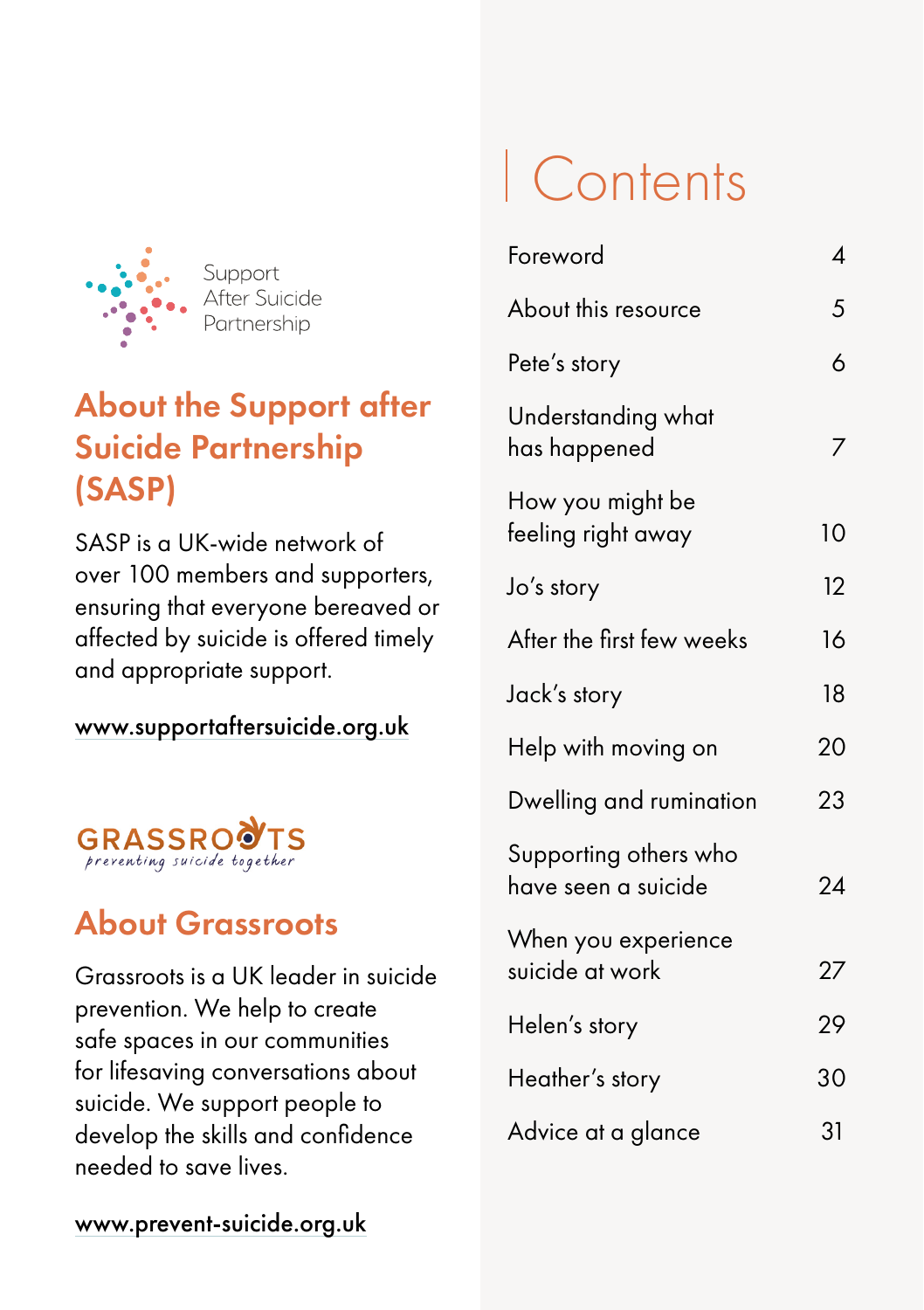# <span id="page-3-0"></span>Foreword

Suicide will directly or indirectly touch many of us in our lives and have profound and long-lasting effects. Being a witness to it can happen to anyone; professionally, at home, or in the street.

This *First Hand* resource makes an important contribution to an area that is often neglected, frequently shrouded in stigma and something that people struggle to talk openly about. Its approach of using scenarios where people have witnessed suicide, with the feelings of desperation, guilt, shame, hopelessness and selfblame that they are often left with, is particularly helpful in making it as inclusive and relevant as possible.

The effect of a close experience of suicide is profound, traumatic and life changing, and can lead to a reduction in ability to function and work. Helping those affected is all our responsibility and this resource gives effective, practical advice for anyone who has witnessed this distressing and disturbing event.

By talking about suicide openly and compassionately, recognising that there is space for the feelings of grief and trauma of everyone involved, we contribute to reducing the devastation and pain that people experience in these circumstances.

Parts of this guide may be hard to read. You might want to just read some of it. It has been designed to be used however you find the most supportive.

# Acfrian

#### Dr. Adrian James

President, Royal College of Psychiatrists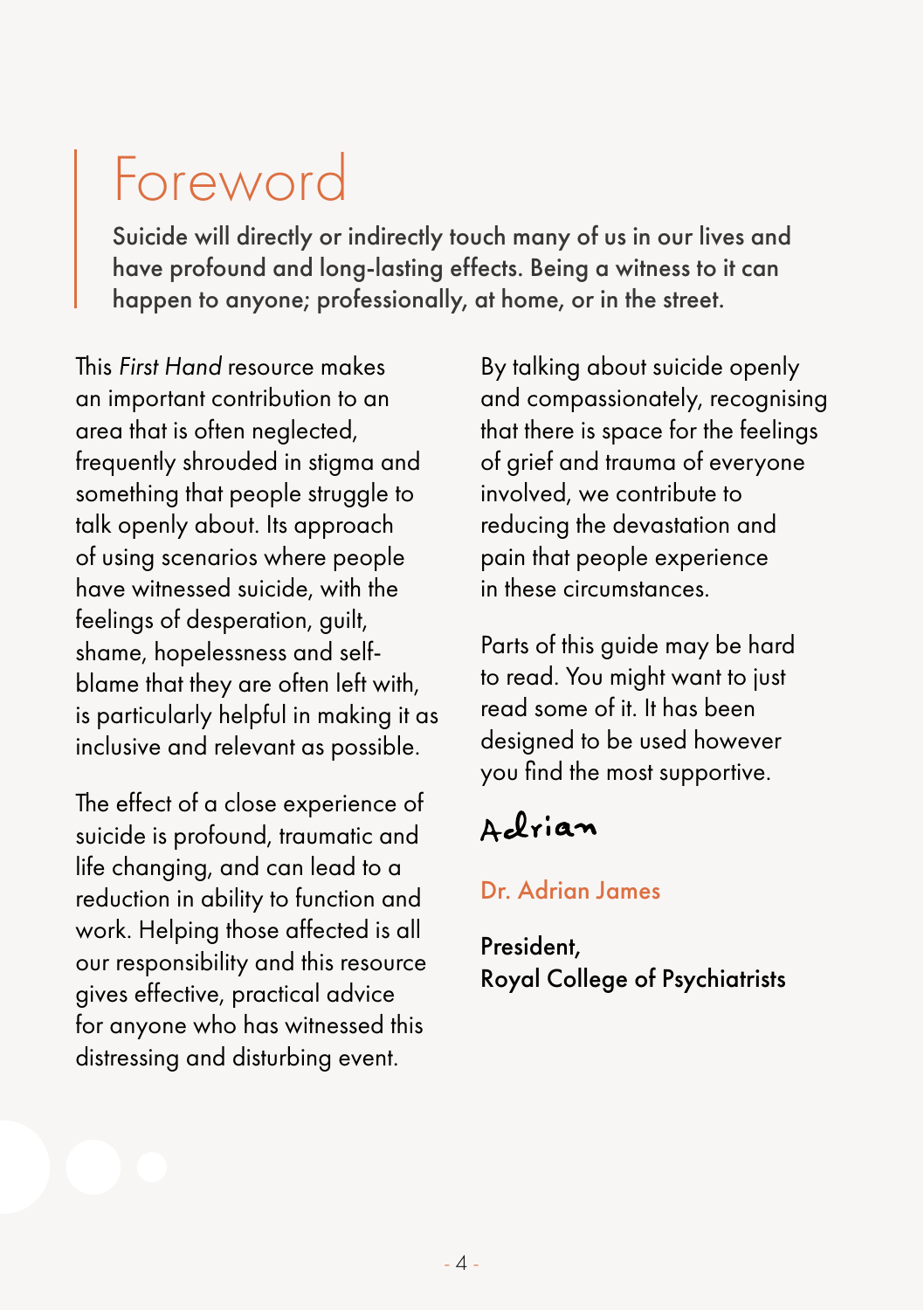# <span id="page-4-0"></span>About this resource

First Hand is for anyone affected by being at the suicide when they did not know the person who has died. You may have happened to be at a particular location or your job may involve responding to incidents. You may have seen it happen or been first on the scene after a suicide. Regardless of how you were involved, this guide is for you.

Being at the scene of a suicide is shocking. We do not take your experience lightly. Many people have told us just how stressful and upsetting it can be and through their words and with their guidance, we have collected some advice and information that we hope can help and support you – now and in the future.

You can also access this information online at [www.first-hand.org.uk](http://www.first-hand.org.uk).

If you feel that you need help straight away, or you feel very distressed, please contact our friends at Samaritans on 116 123. They have a huge amount of experience in listening to and helping people like you. They are always open and calling is free of charge.

If you are affected by the suicide of a family member, friend, colleague, or classmate, you may find more relevant advice in Help is at Hand:

[https://supportaftersuicide.org.](https://supportaftersuicide.org.uk/resource/help-is-at-hand/) [uk/resource/help-is-at-hand/](https://supportaftersuicide.org.uk/resource/help-is-at-hand/)

# A note on language

You are likely to read this before an inquest has taken place to formally establish cause of death. We are using the term suicide here based on whether you feel this is the event you have witnessed, regardless of the eventual inquest outcome.

We have used the word trauma. Here, we are defining trauma as the reaction you have to the event you may have seen. Trauma can be short term or last a few days or weeks. It can be completely normal and doesn't mean there is 'something wrong' with you.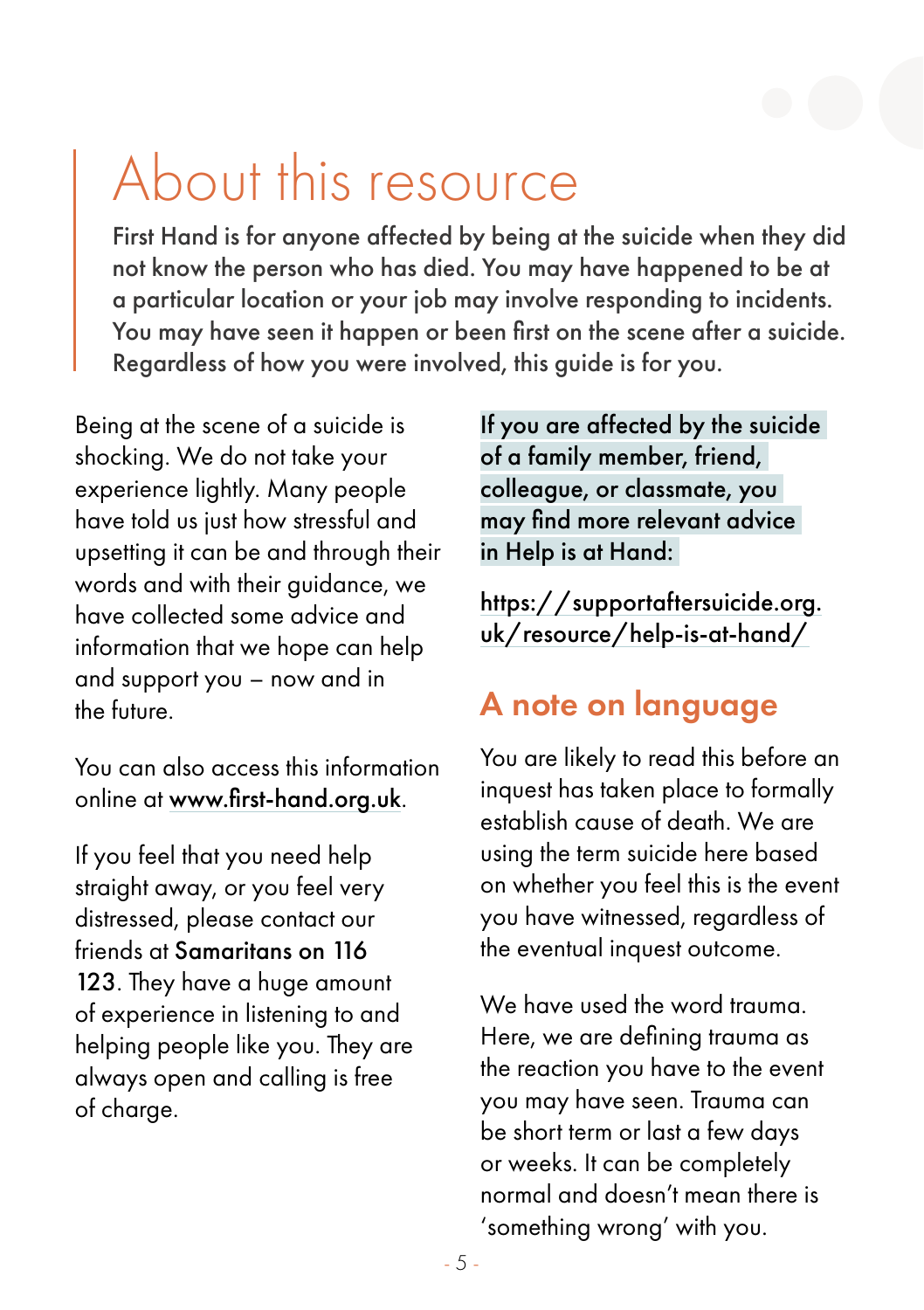

# <span id="page-5-0"></span>Pete's story

It was very early on a Sunday morning. I'd been out the night before and couldn't sleep, so I went for a walk at about 6am. I walked to a park nearby and towards the park's tennis courts. It took me a little while to process what I was seeing, then I realised that I was looking at someone who had died by suicide. It all felt very surreal, like I was watching a frightening film – it didn't feel like it was happening to me.

The ambulance came very quickly, with three crew members. As they rushed by me to get to the scene, I remember one of them squeezed my shoulder as he passed. That moment was really important to me at the time, it was a very compassionate thing to do even when he was in an emergency situation.

They took my details and I was told I could go home, but first I just sat there for a bit and had a cry. I was living in a shared house at the time and it was still really early, so nobody was up yet. The next thing I can remember was waiting until it was a reasonable hour, then calling my mum. I cried down the phone to her.

I do remember having a very strong feeling about the place itself, which was very close to

my house. It's a popular park where we would go to play tennis and barbecue. And it did feel kind of haunted. I like walking, especially in the evenings, but now the park felt slightly off limits.

What happened that day opened my eyes to how fragile life can be. And to really try to offer opportunities to other people to talk and to share their feelings.

It's quite difficult to ask for help when something like this happens. It might be easier to shy away from such tough emotions. But if it happens to someone you know, check in with them often, not just in the first days but in the weeks, months and even years after. It has been about six or seven years since all of this, but I can still feel emotional about it

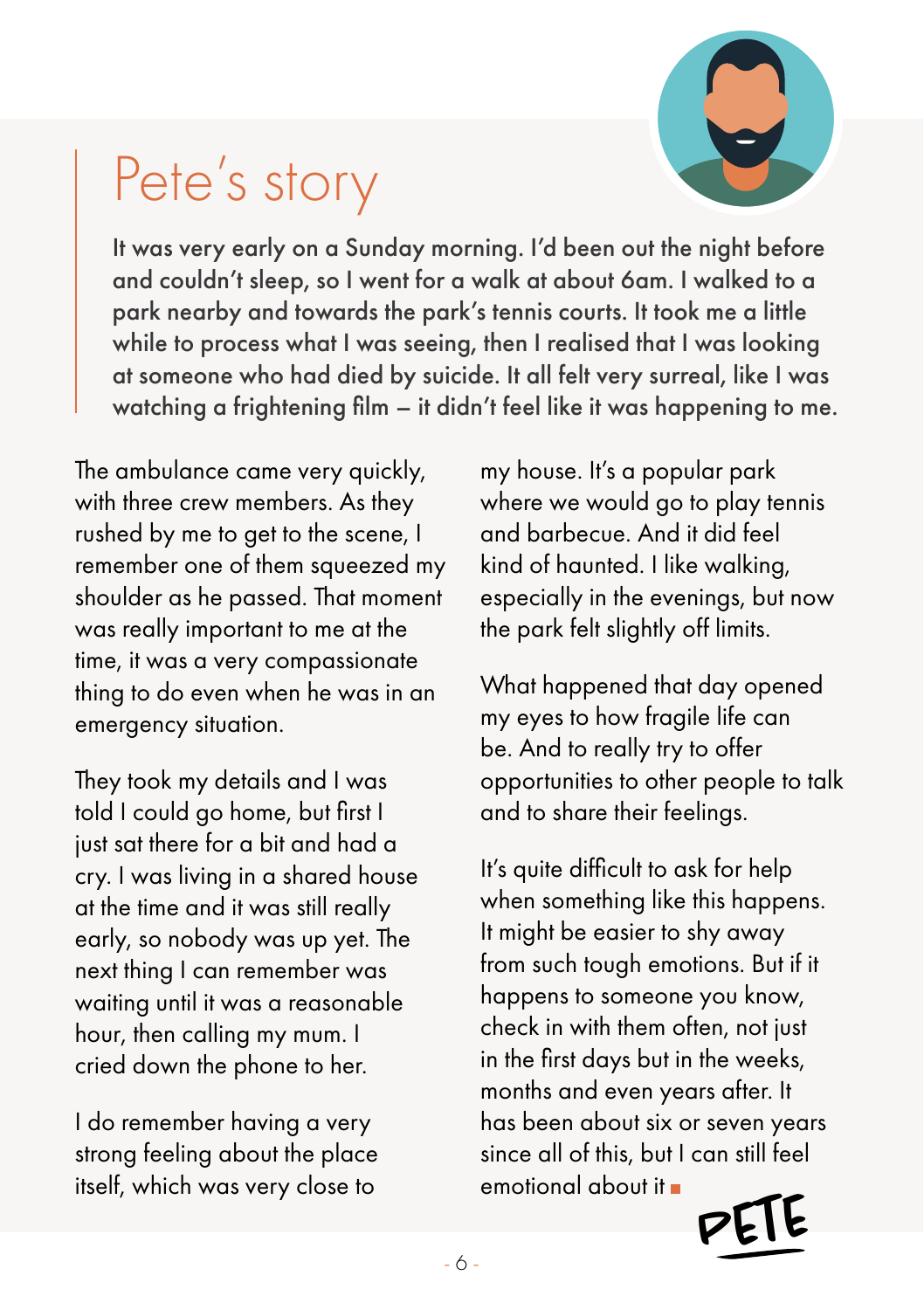# <span id="page-6-0"></span>Understanding what has happened

Research suggests that around a third of suicides take place outside the home, in a public location $^{\rm l}$ . The impact can extend far beyond family and friends. Bystanders, including children, may experience shock from witnessing a suicide in a public place or as part of their job.

# Why does suicide happen?

There is no simple reason why someone might take or try to take their own life. Suicide is extremely complex and the reality is that we may never know why it happened.

Some people wonder if they could have done something to prevent someone from taking their own life. This is a normal reaction, especially if you were the first person on the scene. Thinking that you (or anyone else) could have prevented the suicide, is assuming that we all have far more power over the lives of others than we actually do.

### What is trauma?

We face trauma when we go through a stressful, frightening or distressing event.

When we experience trauma, our brain tries to keep us safe from harm while trying to make sense of what has happened. These very normal processes in our brain can lead to physical and emotional changes that can affect everyone differently.

There are some common reactions to trauma that are helpful to know about. When, or if, you feel these emotions will be very personal, so this is just a guide. There is no 'right' way to feel or to react when you have experienced a traumatic event such as a suicide.

<sup>1</sup> Public Health England. Preventing suicide in public places. 2015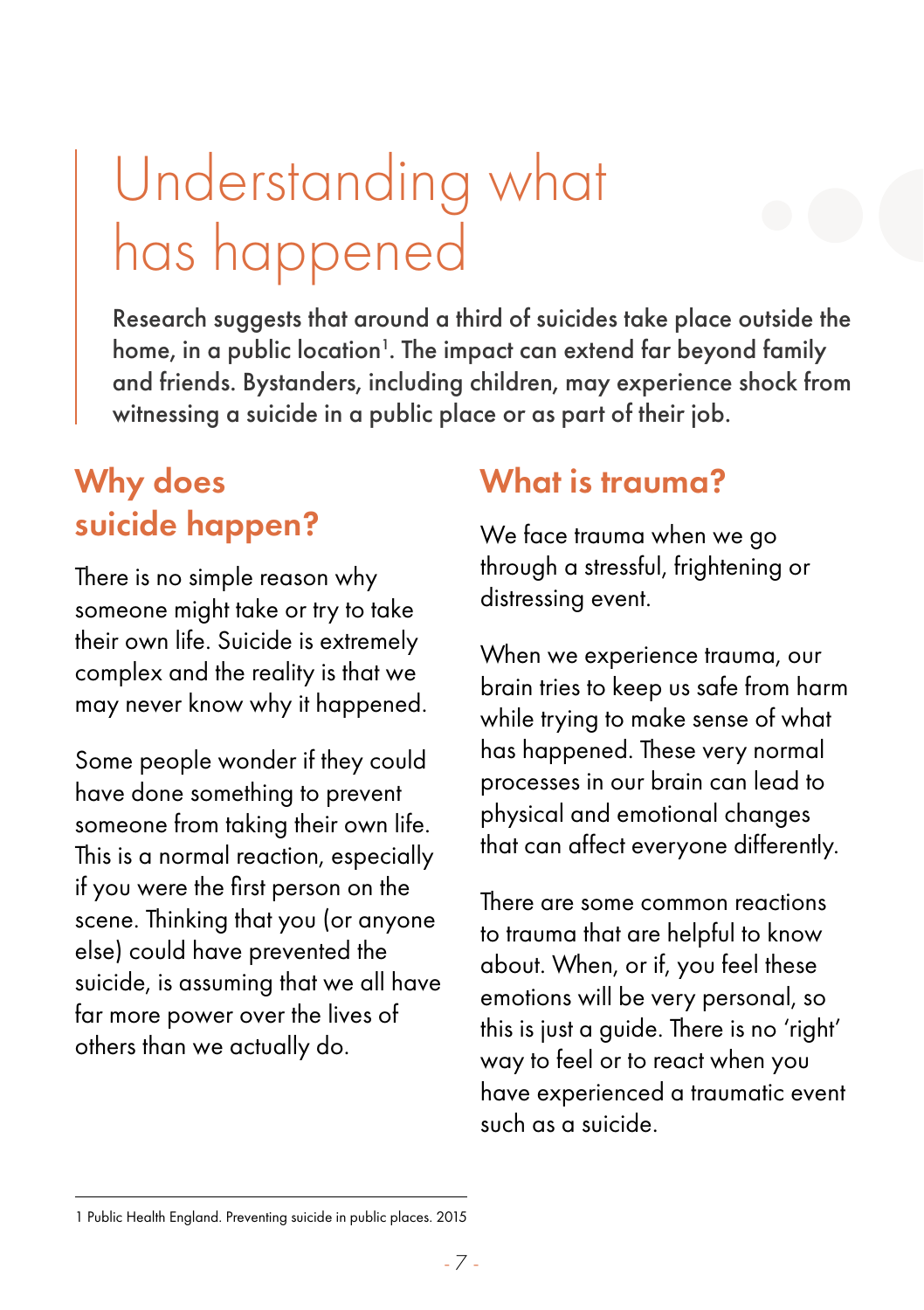*After it happened, I was doing strange things like sleeping in my work lunch break. I would go into an empty meeting room or walk to the park and just sleep for an hour. This went on for about ten days.* 

#### Jack

# What happens to our brain after a traumatic event?

When faced with trauma, your body and brain produce chemicals that prepare you for an emergency. The part of our brain that usually makes considered, rational choices (the frontal cortex) switches off to let the amygdala take over. This is where evolution kicks in, getting you ready to freeze in the face of danger, to fight or to escape from the danger (flight).

- **Physically, this can lead to:**
- raised blood pressure
- •increased heart rate
- increased sweating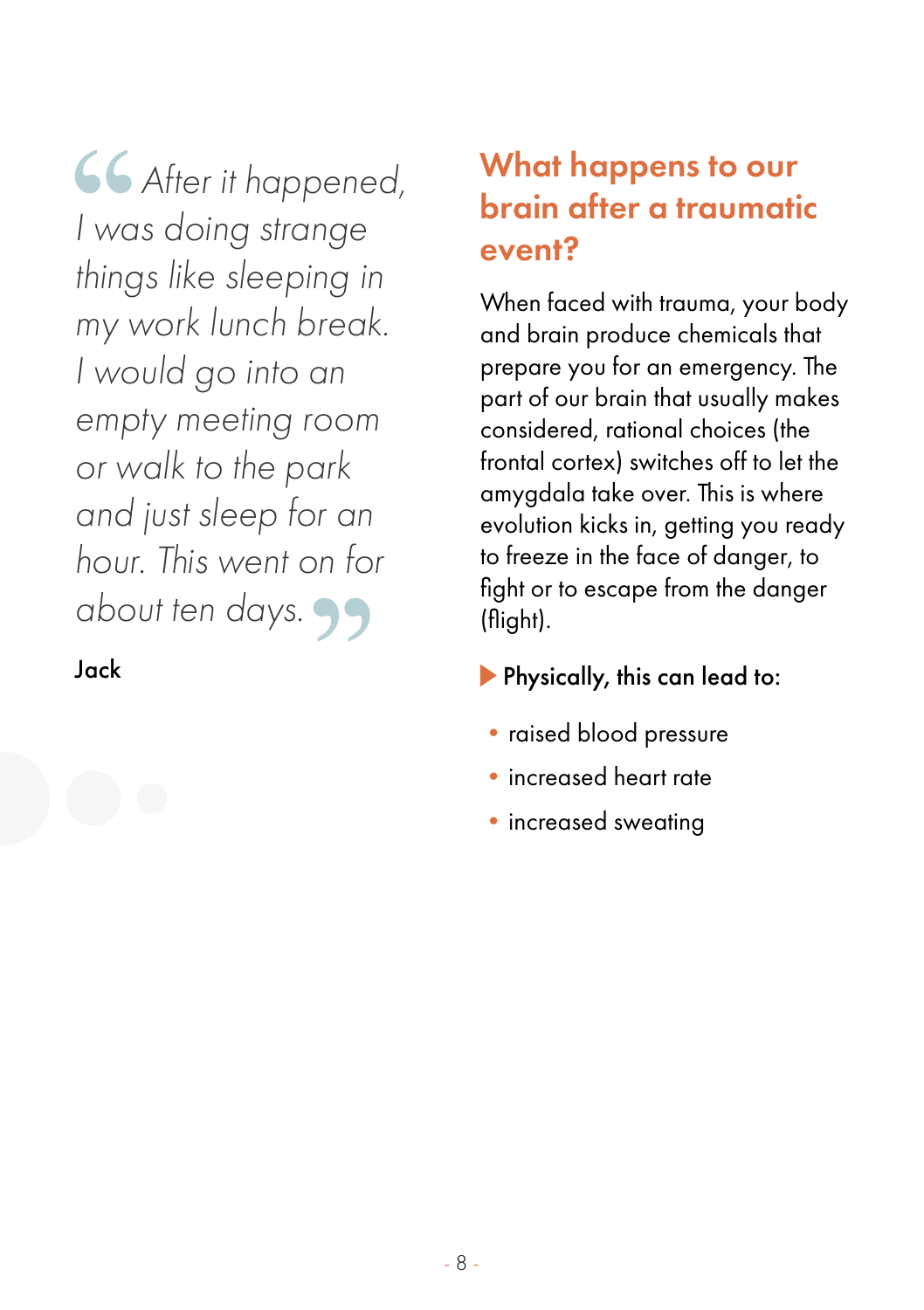It is also possible to feel completely numb or detached from what has happened. This too is your brain's normal response to trauma. We cannot control how our mind and body reacts in a traumatic situation. It isn't a choice whether we fight, flee or freeze. Other physical and mental responses can be:

- trembling and unsteadiness needing to sit or lie down
- crying sobbing, tearful, screaming
- tense muscles tight chest, hard to swallow
- •headaches
- nausea
- diarrhoea, constipation
- tiredness exhausted, lack of energy
- feeling wired restless, wanting to move, bursts of energy
- sleep problems sleeping less or more, hard to get to sleep, waking often, nightmares
- appetite changes eating less or more
- •hot and sweating or cold and shakiness
- existing health conditions worsening
- falling ill more easily
- becoming clumsier and more accident prone
- •finding it hard to focus or concentrate
- feeling forgetful
- being continually on alert
- difficulty making decisions or planning
- disturbing memories or thoughts
- •distressing flashbacks
- dwelling on aspects of the event and its aftermath
- being extremely sensitive to any sounds, smells, tastes, sensations, or sights that trigger bad memories

Time passing, rest, care and support can help these feelings to decrease and eventually go away.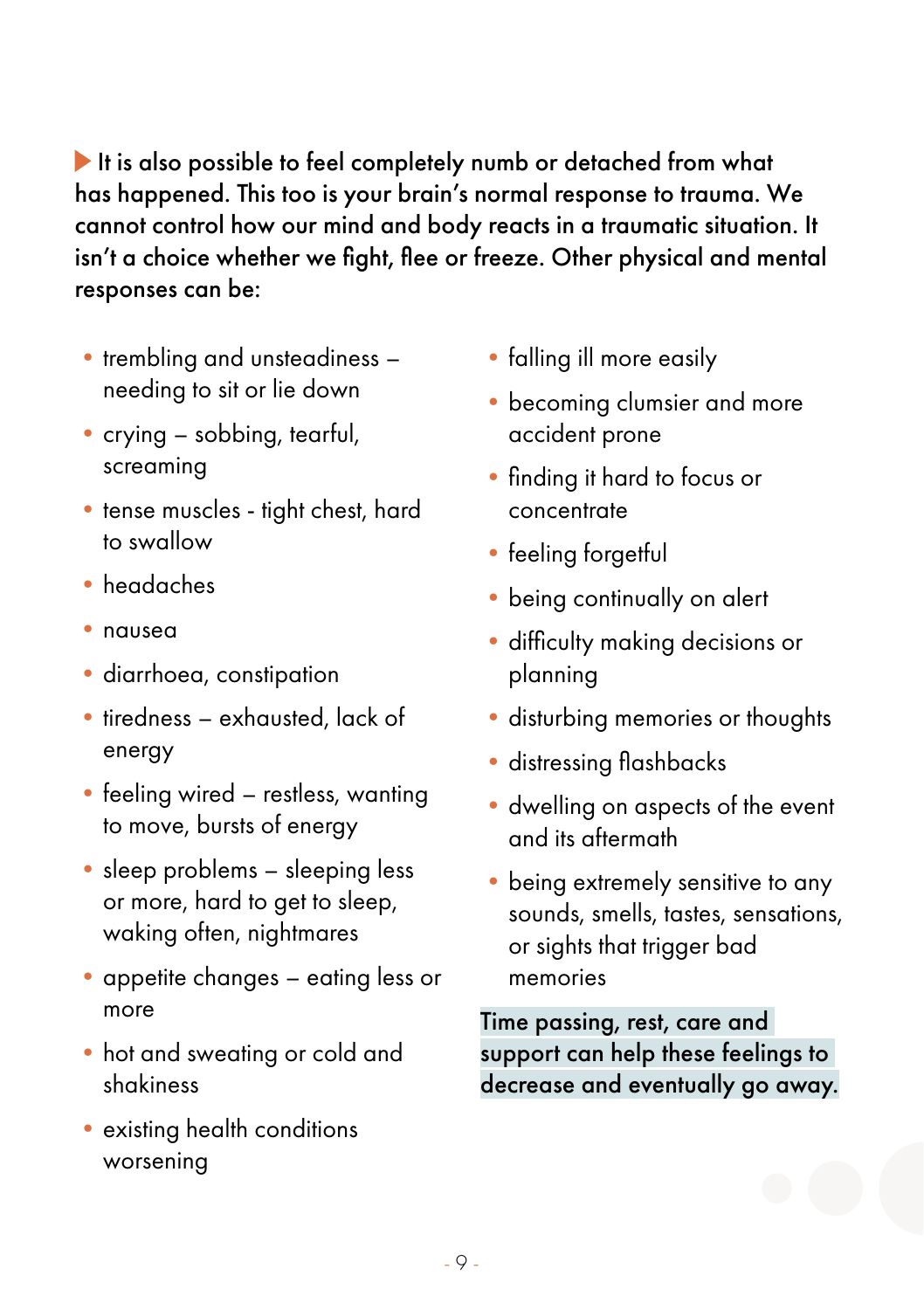# <span id="page-9-0"></span>How you might be feeling right away

Immediately after the event, you might be feeling any one of the brain's and body's responses to trauma. Or you may be feeling detached and keen to get on with your day. All of this is a normal response.

Perhaps there was a lot happening at the scene, with other witnesses or emergency services around you.

Many people have said that it was only once they had left the scene and were alone that they felt any reactions at all.

# Understanding emotions after a suicide

There are a range of emotions that you might feel after a suicide. People like you have told us that they have felt:

Guilty that they had not been able to intervene or change what has happened.

Frightened that the same thing might happen again.

Helpless because something bad happened to someone and there was nothing they could do to help.

Angry about what has happened, even anger with the person who has died is a normal emotion to feel at a time like this.

Sad thinking of the person's family and friends, or the event may have reminded them of people they have lost.

Embarrassed or ashamed feeling that they shouldn't be having these strong emotions as they did not know the person and are not family or a friend.

Relieved that they are safe.

Hopeful that life will return to normal.

Numb you may not feel anything at all. This is also an entirely normal, common response to trauma.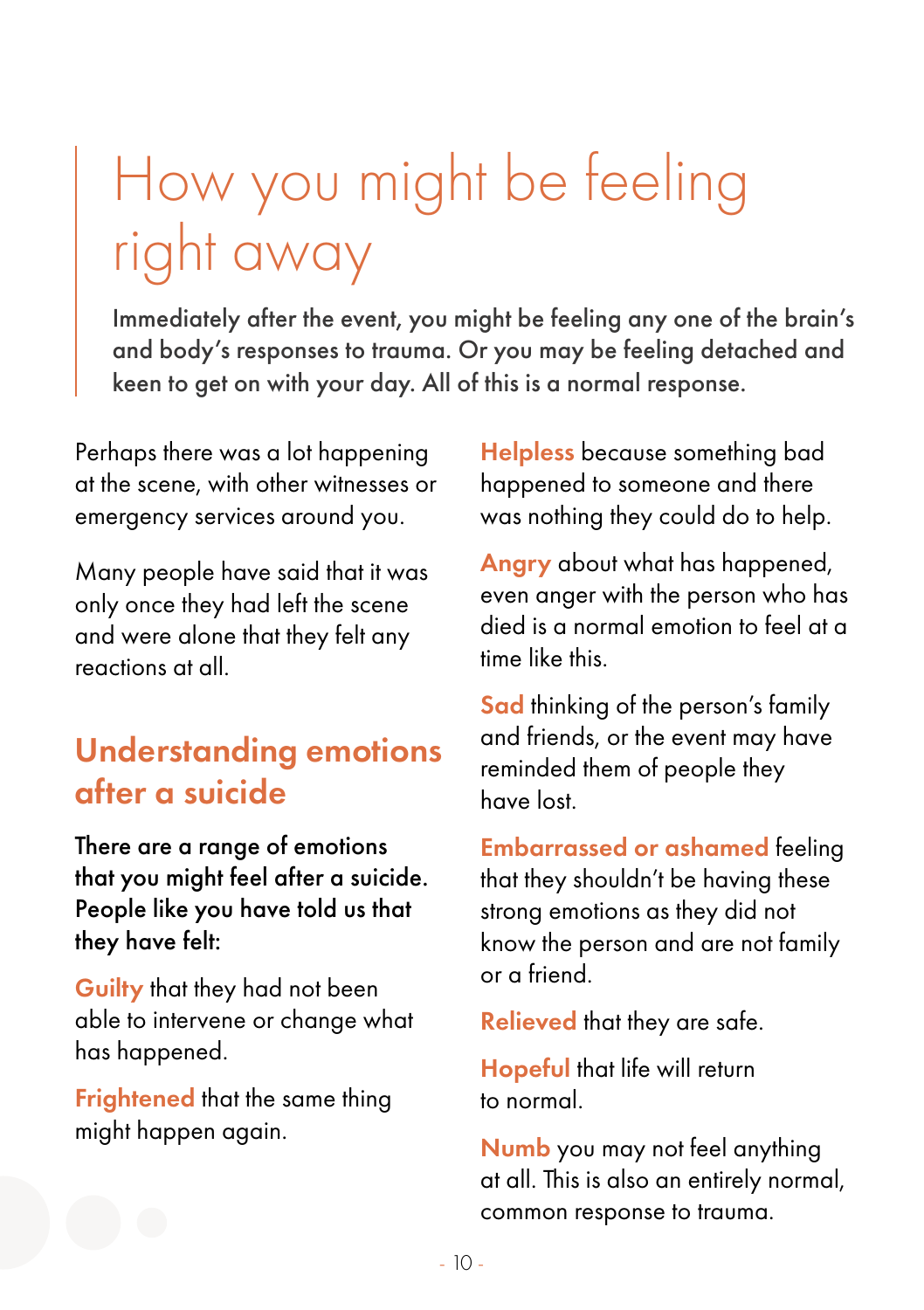# How can I cope with these feelings?

### Give yourself some time

It can take days, weeks, months or even longer to adjust - and that is ok. Don't try to rush that recovery, your body and your mind will take as long as it needs to.

#### Allow yourself to feel a range of emotions

No two people will have the same reactions, so try not to compare yourself to anyone else. Nothing you are feeling is 'wrong', even if some of your emotions make you uncomfortable. These feelings will likely pass as time moves on.

### **Look after yourself**

It may seem obvious but may not be easy. Looking after yourself after a traumatic event is incredibly important. Don't forget the basics of caring for yourself like sleeping regularly and eating well.

#### ▶ Don't face things alone

It can be difficult to talk about what has happened. You may not want to upset family and friends with details of something traumatic, or you may not have the words to talk about what you are going through. But when you're able, being around other people can help you to recover well. You don't have to talk about the experience you have had but take up any offers of support or a listening ear. Even just being with others can help.

#### Stick to your routine

Getting up at the same time, having the same daily routine and a regular bedtime can help you recover. There is nothing wrong with taking some time out to regain your energy, but as much as you can, stick to your regular daily routine. Get some fresh air and exercise when you can.

Try to stay away from drugs and alcohol. Instead of helping you to recover, they are more likely to make it harder to process and deal with what has happened.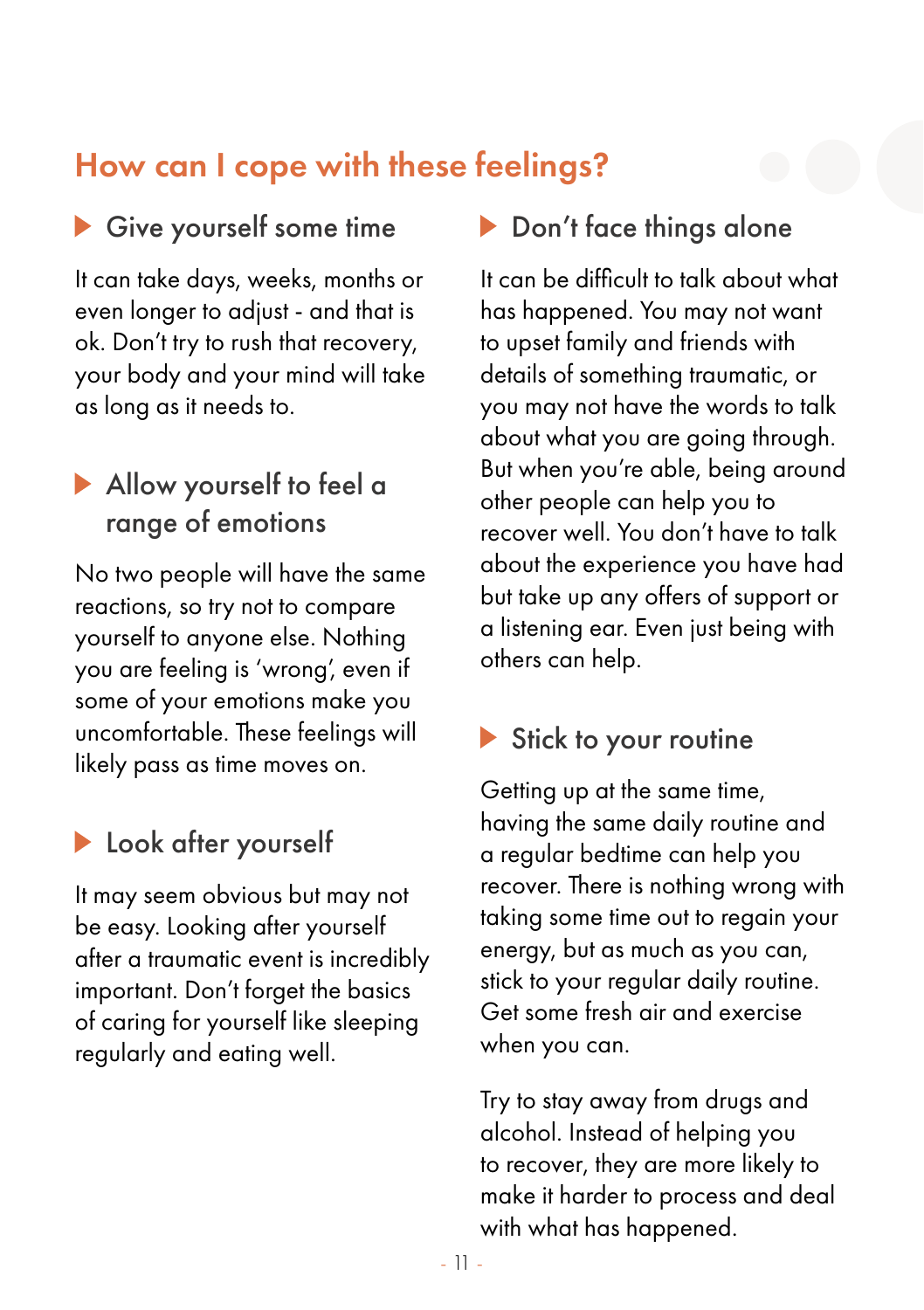<span id="page-11-0"></span>If you do not have anyone you feel you can talk to, there are organisations who are there to listen. Find them in the More Support section of this resource.

Remember, if you are in distress and need to urgently speak to someone, Samaritans are always there. Call 116 123 free of charge, any time.

# Finding out more about the person

You may find that you want to know more about the person who has died. This is very normal, and for some this can feel like closure. While emergency services will not be able to share details with you, you may see a news story or something on social media that tells you more about the person. Equally, you may want to avoid all news and information about the person who has died. It is entirely your personal decision to do what you feel is right for you.

# Jo's story

I was two weeks away from having my first baby and getting ready for maternity leave – doing all the usual things like packing my hospital bags and making appointments. I had taken that day off work. In the morning, I opened the curtains and sat down to have breakfast.

I looked out the window, thinking about the day ahead. The distance from my window to our neighbour's house was around 50 yards. I could see something at the back of their house, which took me a while to process. When I realised what I was seeing, I asked my husband to look too.

We immediately called the police. On the phone, we were almost downplaying things, perhaps it was a hoax and not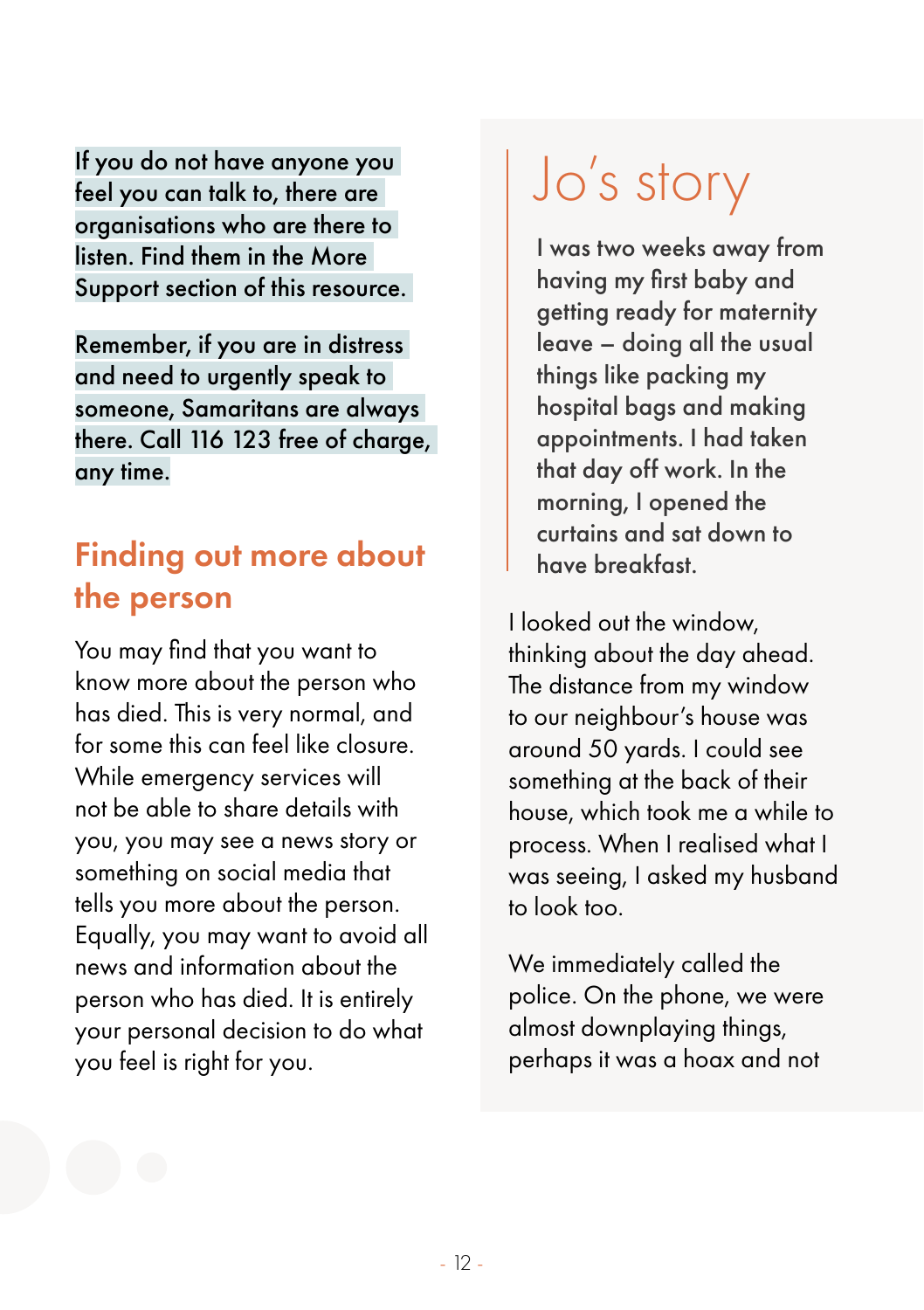

what we thought we were seeing. We were still in denial even when we were describing it. A police officer came and took a statement from us. I remember she seemed really shaken too, this wasn't a normal day for her either.

We tried to get on with the day as normal and even went to a breastfeeding class I had booked. But we barely listened, both of us were thinking about what had happened. When we got home, we pulled the curtains closed and just hugged each other. We spent the following days like that, talking about what we had seen and consoling each other. I don't know how I would have coped without my husband.

I wasn't expecting any support or counselling in those first days and weeks after the incident but looking back I certainly needed it. The feelings of trauma came later.

I felt uneasy every time I came home from work and was walking from the train. As soon as I turned off the main road to home there was a darkness associated with the place. I kept the curtains closed a lot; I didn't like looking out of the window.

I'd say to anyone who is going through this that time will really help. I felt in those early weeks and months that I would never be able to move on, that it would always dominate my thoughts. But now, four years on, I love where I live. I no longer fear the house where he died as I now know that it is a place of love and warmth. I have been able to replace the scene of something tragic in my mind through experiencing his warm family home full of life and special memories

*Jo.*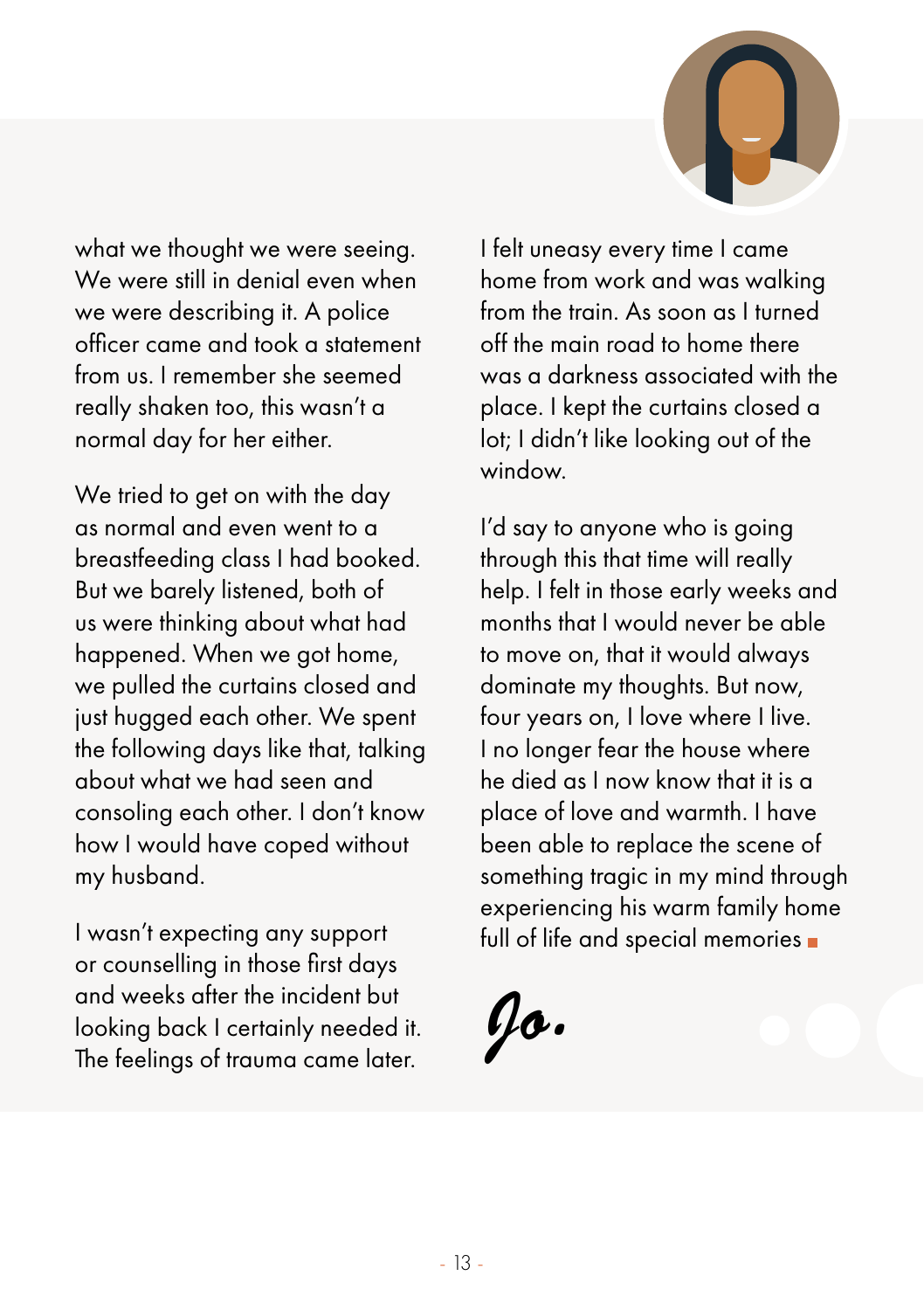# What happens after a suicide?

Because a suicide is an unexpected or unexplained death, the police will usually be among the emergency responders on the scene. Their job is to understand what has happened and to share any information they find with the coroner.

They will tell you if they need to take a statement from you. This may happen at the time, or they may call you or invite you to the station. If it helps you, you can bring someone along with you for support. The police will understand if you are struggling to remember or you still feel distressed, so please do not worry.

*"I was called later that day to go into the police station and give a statement about what had happened. They wanted lots of very specific details, but in that moment, you're very emotionally caught up in it. I couldn't be more than about 60% sure of some of the basic details, everything was already hazy."* Pete

In England and Wales, sudden and unexplained deaths are reported to the coroner, an independent judicial officer (usually a lawyer or a doctor) appointed by the local authority and approved by the Chief Coroner. The coroner will investigate the death, in which case you may be asked to be a witness at an inquest. An inquest is the final part of the coroner's investigation and cannot find anyone to blame for the death. It is a public court hearing to establish who has died, and how, when and where the death happened. Coroner's courts are separate to criminal courts.

# What does it mean to be an inquest witness?

An inquest is usually held between six months and a year after a death has occurred (it may be earlier or later than this, depending on local and national constraints). The coroner decides who should give evidence as a witness. Some evidence is read by the coroner in court and some witnesses may be called to appear to give their witness accounts in person.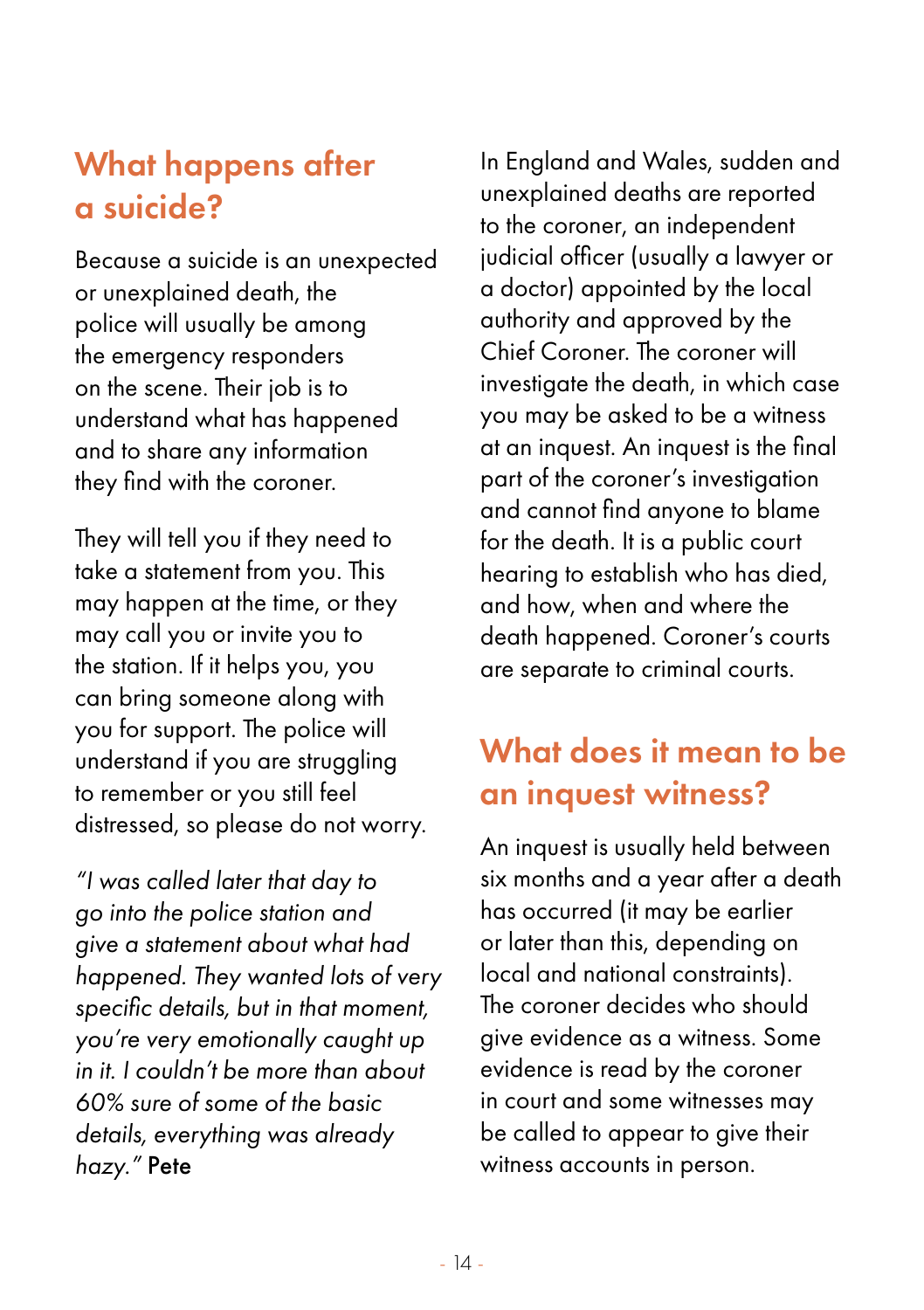If you are called to be a witness in the coroner's court, you can expect the coroner to take you through your statement and ask questions related to this. The questions that may be asked will relate to who has died, when, where and how they came by their death.

# Advice for attending an inquest

Remember to take things with you such as glasses if you need them to read, any medication you may be on, water, change for car parks if driving. Give yourself enough time to get there, checking out the route and public transport if needed in advance to avoid any stress on the day.

 When giving evidence, take your time. You are not on trial, if you are not sure about the question, ask for clarification, don't guess and if you don't know, then say so.

You may wish to consider taking someone along with you for support on the day. There may be support available too from the Coroner's Court Support Service if the court you are attending is part of their service.

If you have any questions or concerns, you can call the Coroner's Court Support Service helpline – they can explain the process in detail and support you if needed. Call on 0300 111 2141 or visit their website [www.](https://coronerscourtssupportservice.org.uk) [coronerscourtssupportservice.](https://coronerscourtssupportservice.org.uk) [org.uk](https://coronerscourtssupportservice.org.uk)

It is advisable to avoid discussing what has happened on social media, particularly if you have been called to attend an inquest hearing. Some professionals advise staying off social media in the week before and the week after the inquest. If you are contacted by a journalist or someone you do not know, however well meaning, it is best not to share details about what has happened.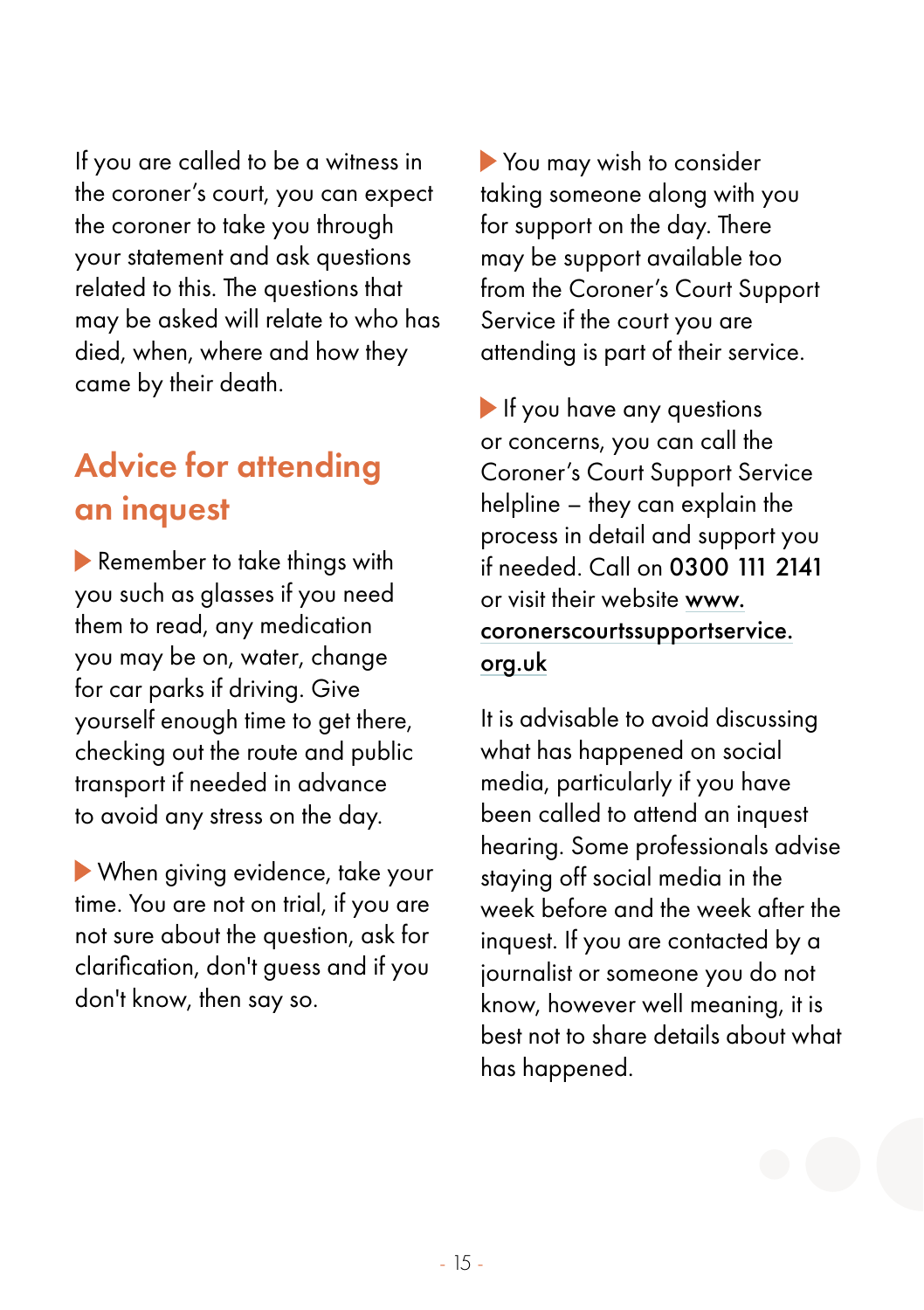# <span id="page-15-0"></span>After the first few weeks

In the weeks following the incident, you may find that you are still experiencing feelings of trauma. Some people say that they were able to get back to normal in that time. Everyone will have a very different experience, but what you are going through will be normal for you.

Look after yourself, reach out to people for support and avoid alcohol and drugs as a way to cope.

Try to continue to do the things that you enjoy; whether that's going out, walking the dog, playing sport, cooking, gardening – whatever makes you happy and fulfilled.

If you find that your symptoms are affecting your day-to-day life in a way that you are finding difficult to cope with, do not hesitate to contact your GP for help and advice. They will be able to signpost you to more specialist support if they feel that you would benefit from talking to a professional.

# How do I know if I need more help?

- You are struggling to do your job
- You are finding it difficult to sleep weeks after the event
- •Your friends have noticed a change in you and encourage you to get help
- You do not want to do the things that used to make you happy
- •You are drinking or smoking too much, or using drugs to cope with your feelings
- •Around six weeks has passed and you do not feel any better

Most people will recover, some will need more help. There is no shame in asking for professional support. It's important to remember what an enormous impact trauma has on our brain and our body. Help can be found on our Support pages.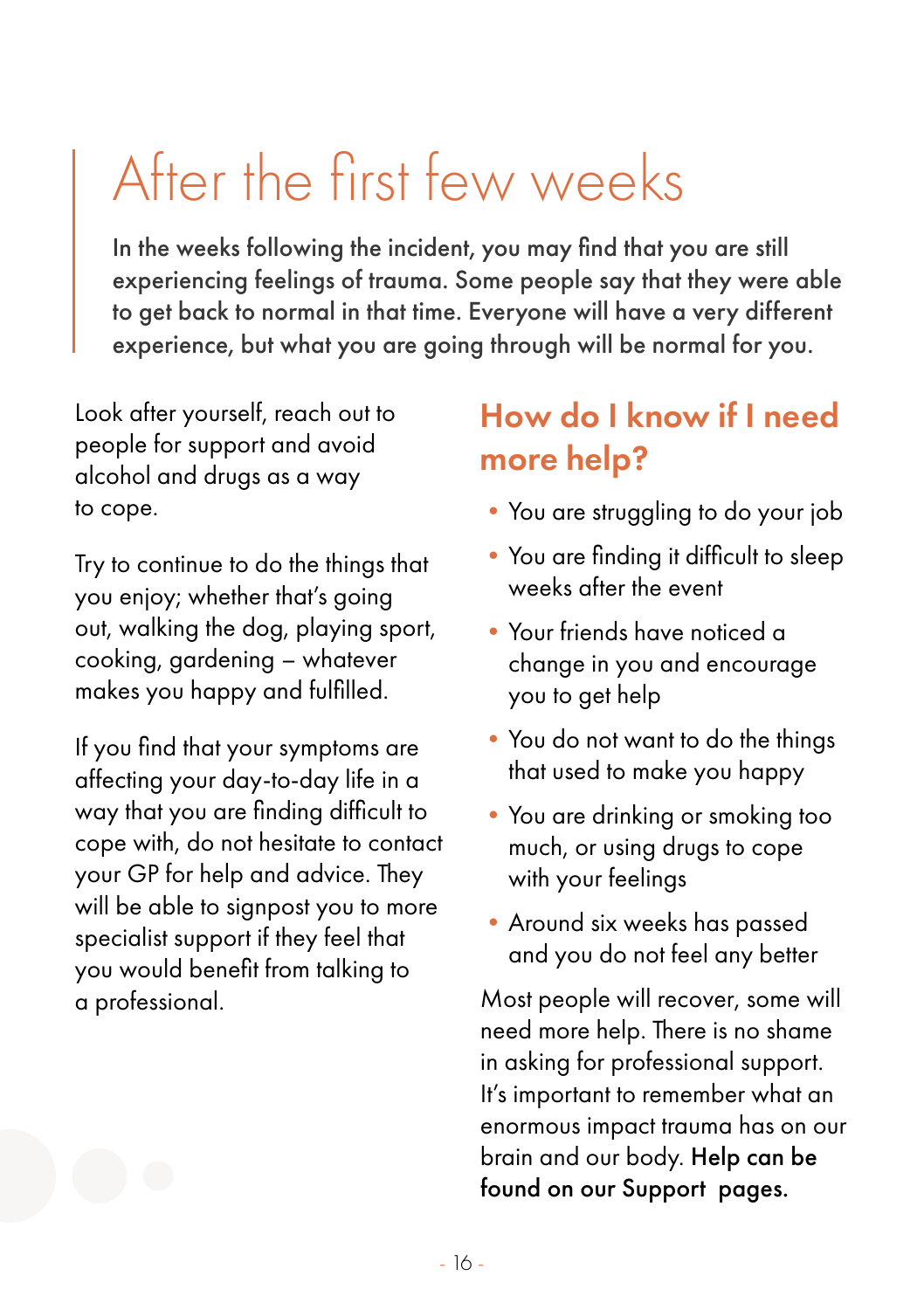# Some exercises that might help

These simple exercises are designed to help you to calm your stress responses and can be used when you are feeling overwhelmed by thoughts about what has happened. You can find videos of these exercises online at [www.first-hand.org.uk](http://www.first-hand.org.uk).

### Square breathing

- •Sit or lie down in a comfortable position
- •Close your eyes and begin to focus on your breathing
- Inhale for the count of 4
- •Hold for the count of 4
- •Exhale for the count of 4
- •Hold it out for the count of 4
- Repeat the cycle
- Continue for at least 4 cycles

#### Tips:

•Be sure to draw out the inhale and exhale so it fills the full four counts (use counts of 3 or 2 if 4 is too much for you)

- •Relax your face, chest, or head. Allow yourself to relax in all phases of the breath
- To help focus, hear and visualize the numbers as you count them or use the sides of a window

### Take five/star hand breathing

Spread your hand and stretch your fingers out like a star. You can choose your left hand or your right hand. Use the pointer finger of your other hand as a pencil: you are going to trace around the outline of your hand and fingers.

Breathe in through your nose and breathe out through your mouth. Remember to keep it slow and steady.

Place your pointer finger at the bottom of your thumb and breathe in as you slide up. Breathe out as you slide down. Breathe in as you slide up your second finger and breathe out as you slide down. Keep going until you have finished tracing your fingers and you have taken five slow breaths.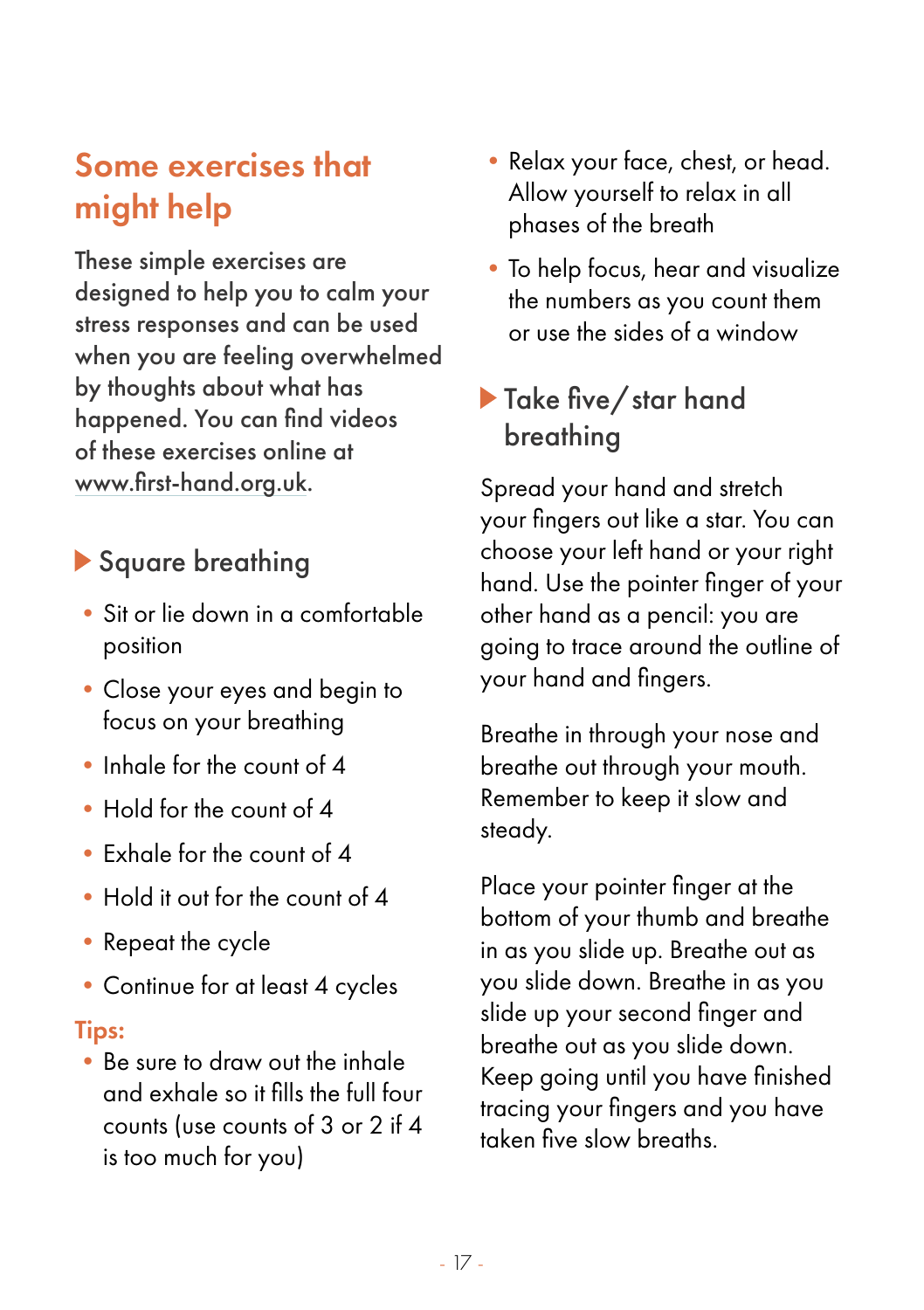### <span id="page-17-0"></span>**Deep muscle relaxation**

Find a quiet, comfortable space where you won't be disturbed. Lie down and close your eyes. This exercise takes you through the different muscle groups, first tensing, then relaxing.

Breathe in while tensing and breathe out while relaxing.

Start with your hands, clench one hand tightly. Think about the tension this produces in your hand and your forearm. Hold for a few seconds, then relax. Notice the difference between the tension and the relaxation. Do the same with the other hand.

Move to your arms next, repeating the same tensing and relaxing.

Repeat with other muscle groups in this order - neck, face, chest, stomach, buttocks, legs.

# Jack's story

One morning, on my way to work in London, I saw someone take their own life. My immediate memory was of feeling sick. That was the first thing that hit me.

I remember leaning against a barrier and as I was explaining to two police officers what I'd witnessed my legs started really wobbling. Once they had taken my information, one officer said, 'You know you're in shock, don't you?' and he advised me to be with people, not to be alone that day.

I knew my flatmates would be out for the day, so I went to work. I'd stopped shaking and didn't feel sick any more, but I was starting to feel dazed. As the morning went on, I knew I wasn't ok, so I left the office at 12pm and went home. One of my flatmates was home studying for some exams, she could immediately see that something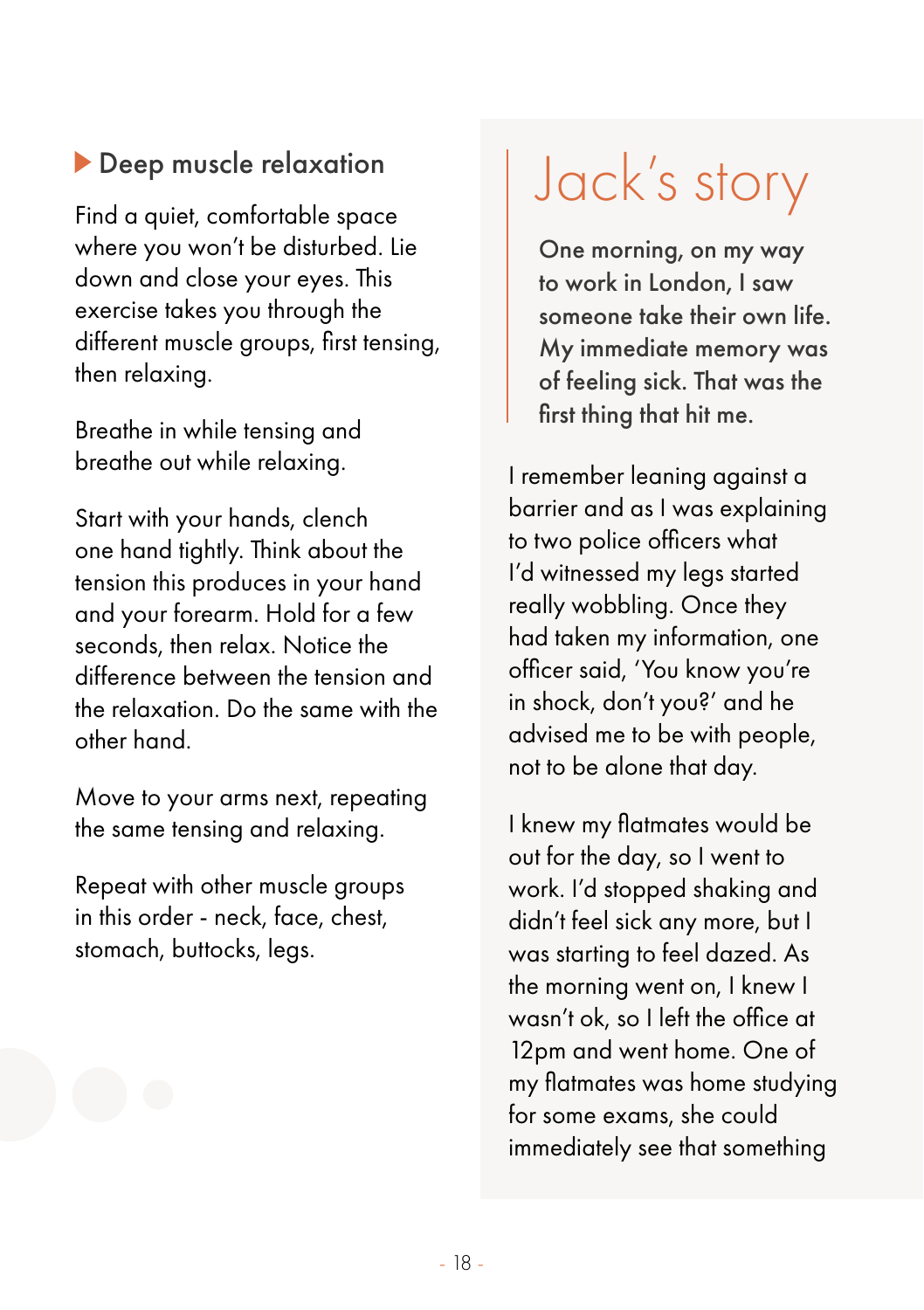

wasn't right. I went to my bedroom, got my pillow and duvet and just slept on the sofa beside her.

When I woke up hours later, I still felt dazed and had a really strange feeling that I didn't want to be alone. It wasn't something I had ever experienced before. I wasn't even registered with a GP at that time, but a friend who is a doctor told me I needed to get myself checked out. When I found a doctor, they could see that overall I was doing ok given the circumstances. I just needed time.

In the days afterwards, it was more productive for me to be at work than at home. I also needed to be around people. But I was still doing strange things like sleeping in my lunch break. I would go into an empty meeting room or walk to the park and just sleep for an hour. This went on for about ten days.

Despite how I felt in the days and weeks after the incident, I don't think I have been profoundly

impacted in the long-term. Perhaps that's because I didn't know the person who had died. When British Transport Police contacted me about my statement, just to go over some details, they asked me if I wanted to know about the person who had died. They told me some basic details, which helped me to process what had happened.

Even though I'm sure it was difficult to know what to say to me at the time, my flatmates were great. I was very lucky to be surrounded by people who supported me - my friends and my colleagues who were just there.

If you've never experienced trauma before, you've got no idea how your body or your mind is going to react to it. It's so important that you communicate with people. It can be quite a scary thing to go through and the more support you can get, the safer you're going to be

Jack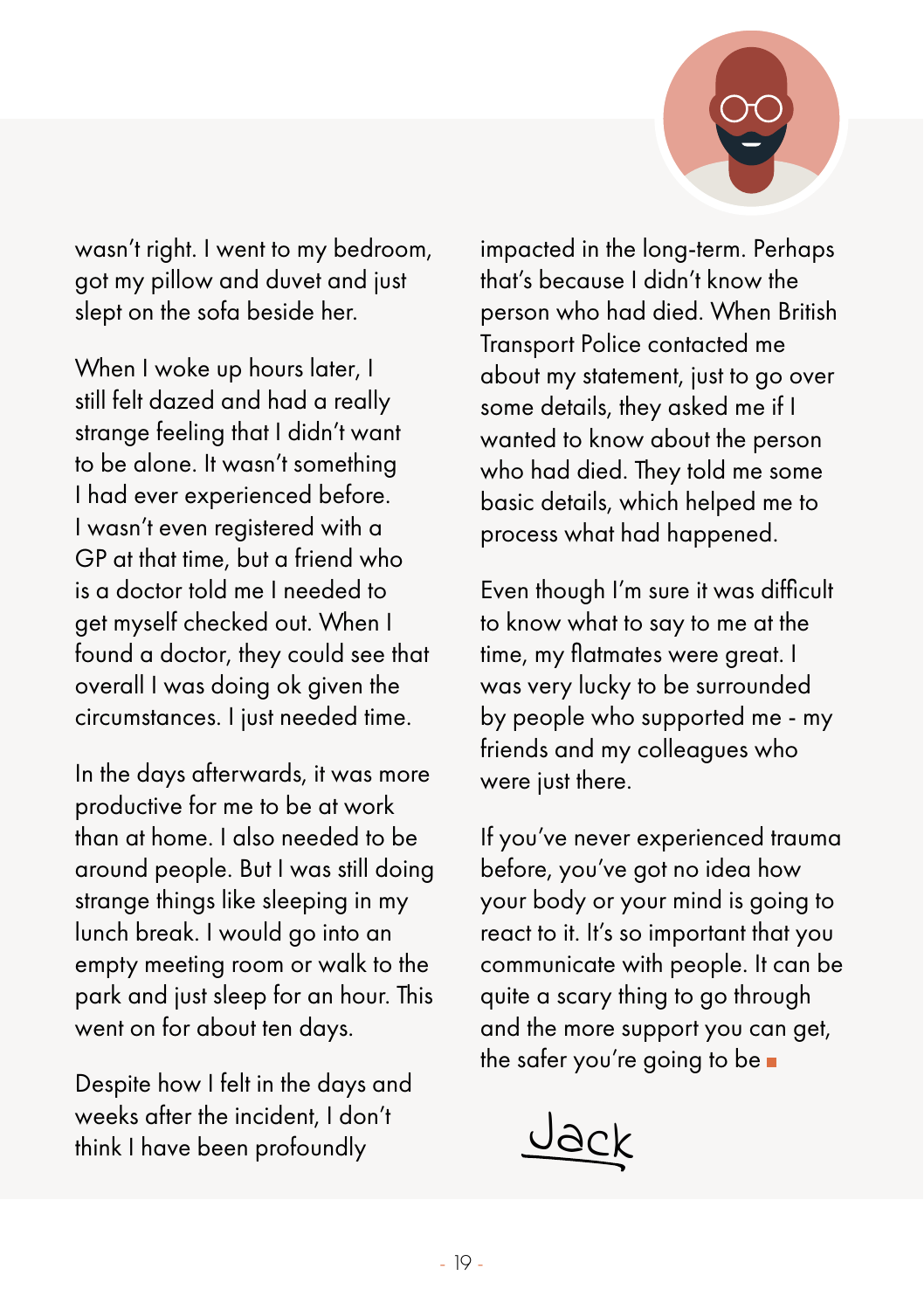# <span id="page-19-0"></span>Help with moving on

Most people will be able to recover after being affected by suicide. For some, moving on can be more difficult. Some people may continue to be affected by feelings of trauma, or experience flashbacks and nightmares about what has happened.

### Flashbacks

A flashback can feel like you are in the middle of a traumatic event all over again. It can happen any time – months or even years after the incident. It can be a very scary experience as the same stress reactions can happen to your body, causing your body to enter fight or flight mode again. It's important to note that a flashback is not the same as dwelling on the event, or finding it difficult to stop thinking about the event. We cover more on this in the section on Rumination.

You may experience a flashback when your memory is triggered by something you see, hear, smell, or feel. It can be helpful not to try to 'fight' the flashback, but to notice it, remind yourself it is a memory from the past rather than actually happening now, and try to allow it to pass from your mind. You can try to spot the differences between what is happening NOW versus what was happening THEN to help this.

An approach that has been found to be helpful in reducing flashbacks is to make time to calmly think over, talk over and or write about the trauma, rather than always push the memories from your mind. This gives you some control over the memories, helping put them in the past where they belong, rather than have them intrude on you unexpectedly.

As your brain heals and recovers from trauma, flashbacks often become less powerful and decrease. If this isn't happening, and you are concerned, then contact your GP for advice. You may have your own coping strategies, but in the immediate term, the following grounding exercises can help you to cope if a flashback occurs.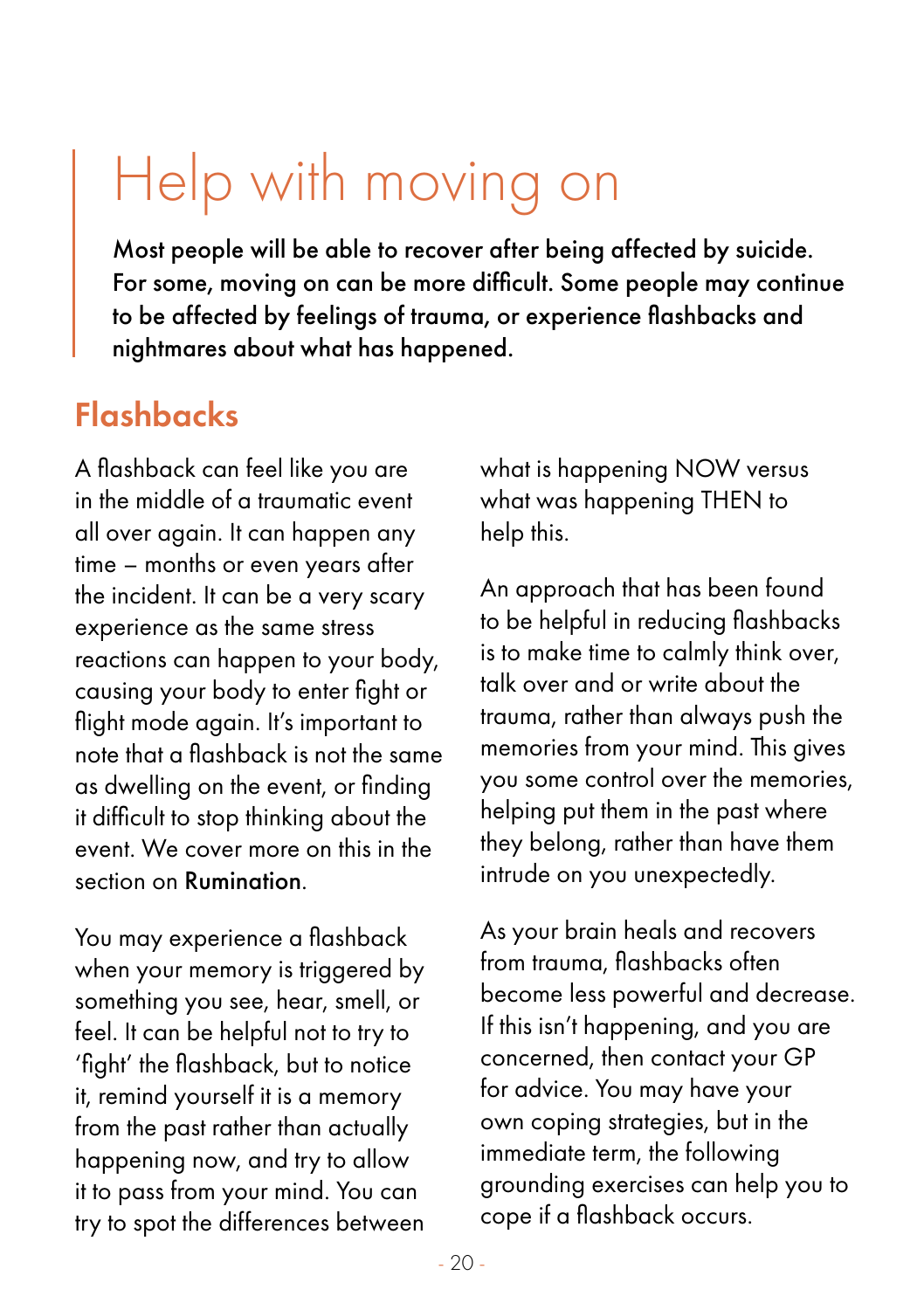# Grounding strategies if you experience flashbacks

### ▶ Countina

- •Backwards from 100 in 3s, in 2s or in 1s depending on your confidence with numbers.
- •Count forward in 7s

# Grounding with your senses

#### **Sight**

- Take a deep breath, and then start to mentally catalogue the things you see around you. Notice even the mundane details (e.g., that electrical outlet is white, and is a little bit crooked).
- •Choose an object and describe it in detail: colour, shape, texture, light, shadow.
- •Colours: Notice and name 5 red things, then 4 blue things, 3 green things, 2 yellow things and then 1 white thing. Or find all the green things in a room, all the red things etc.

#### Smells

Smells are an incredibly powerful way of coming to our senses. If you are deliberately paying attention to a smell, you are truly in the present moment. Try to find a smell that has positive associations for you - maybe one that reminds you of happy times, or a smell which you enjoy. Carry it with you and use it to bring yourself back to the present moment if you get caught up in an unwanted memory.

#### Touch

Hold something cool or smooth, such as a small pebble, moving it around in your hand and focusing on how this feels.

#### **Taste**

- Suck a very strong mint
- •Bite into a lemon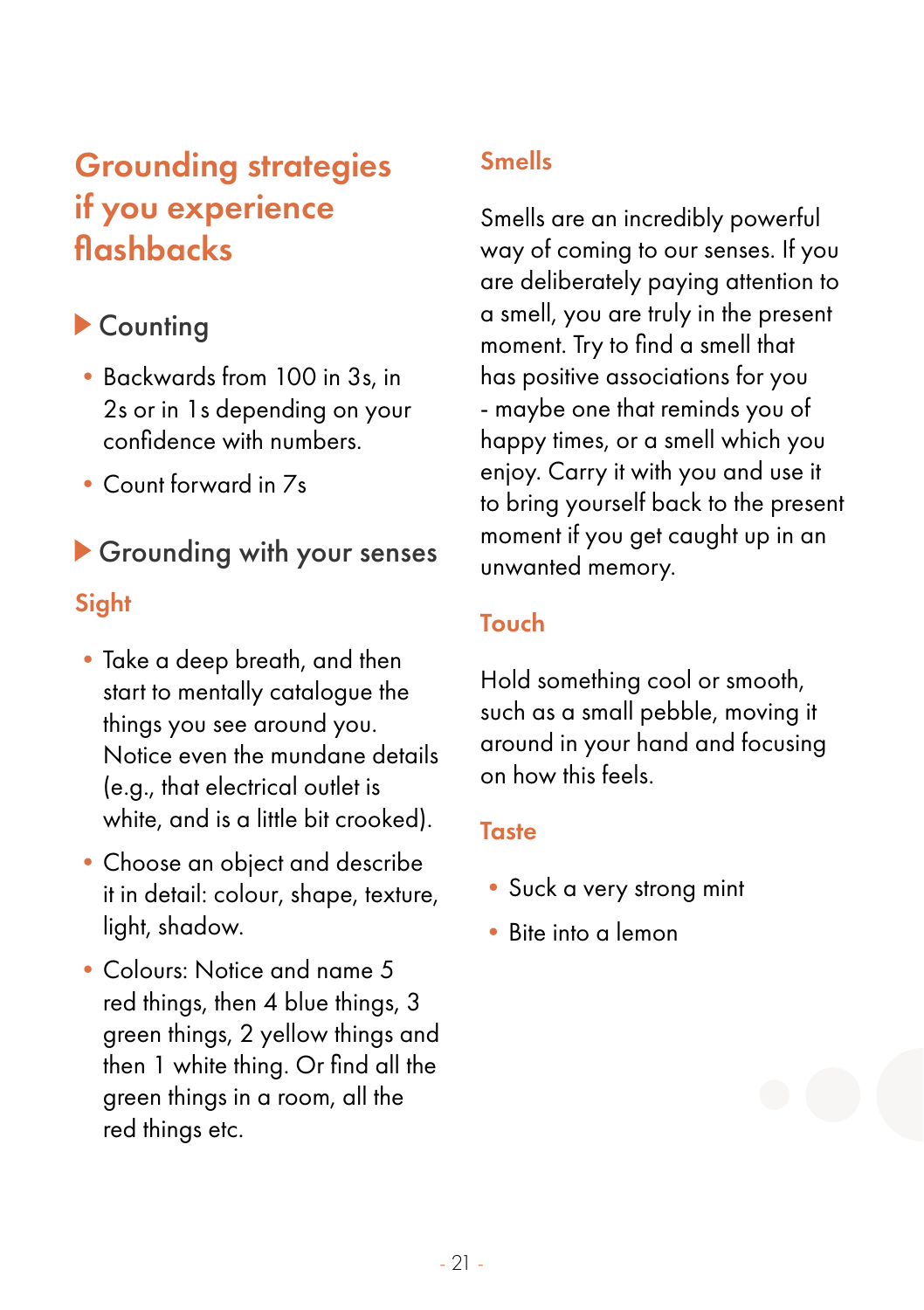#### Sounds

- •Listen to the sounds you hear around you - inside the room and outside. Try to identify at least 5. Notice the layers of sound (e.g., the sounds behind the sounds). Notice how sounds rise and fall, their pitch and timbre.
- •Put a favourite piece of music on and try to pick up the different instruments

### Mind Body Ground Linking Exercise

Sit in a location where you will be able to relax and focus for a few minutes. Focus your attention on the sensations in your feet resting on the floor.

Rest your attention on that area for a little bit. Relax. Be curious. Watch. Breathe. Begin to focus on specific sensations. What do you notice?

Is there pressure on any part of your foot? Are there different temperatures?

Do you feel any sensations like slight tingling, your shoes touching your feet, or air moving around?

Describe in your mind or out loud the characteristics of the sensations on the bottoms, insides, and on the surface of your feet.

Feel what it feels like to be supported by the floor. Feel how solid the floor is. You may think to yourself, "The floor supports me." You can slide or push your feet against the floor to make that sensation stronger if you want. Feel the floor just a little bit longer than you feel inclined to. Breathe.

Move your attention around your body, using the same technique, e.g., the back of your legs, your back against the chair.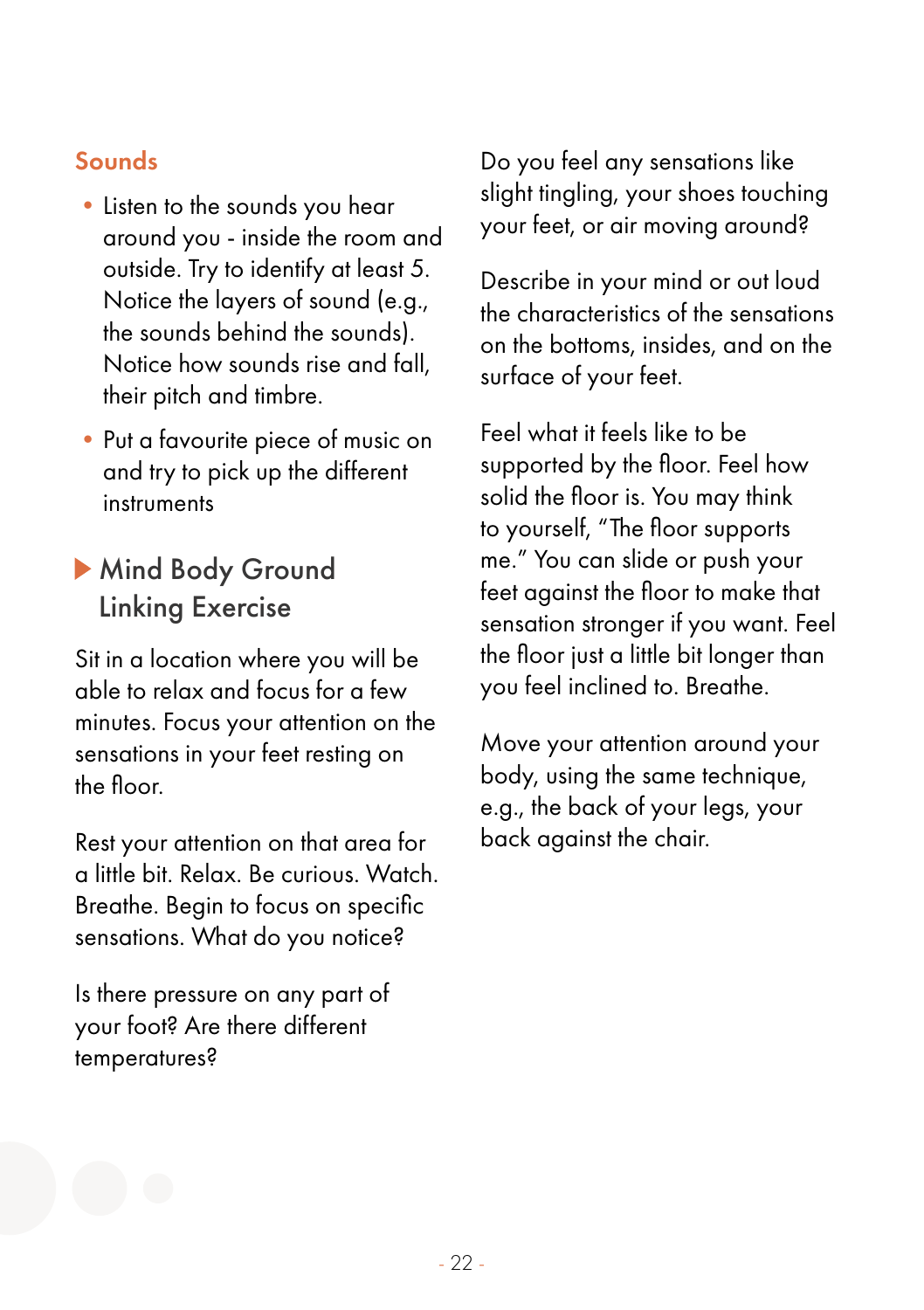# <span id="page-22-0"></span>Dwelling and rumination

Rumination is when you repeatedly think about the event, what has happened since and things linked to it. This can feel out of your control. You may find yourself repeating the experience in your mind, dwelling on what could have been different, and asking yourself unanswerable questions like, "why?", "what if?" and "if only?"

Looking back at the memory of the event can be a positive part of processing what has happened, However, if you find that you're repeatedly going over and over the same situation without getting anywhere, you need to notice and break the cycle of dwelling.

#### Below, we have included some activities you can try.

- Set aside time to write down your thoughts and think about what has happened, instead of letting it become a 'niggle' in the back of your mind. When the time is up, set aside what you have written down or thought about.
- Practice mindfulness. It can often help to spend a few minutes a day sitting quietly and focusing on your breathing. Relaxing music or sounds may help, and make sure you plan this time into your day, even if it's for 5 minutes.
- Talk to a friend. Talking about what has happened and your thoughts can help you to see things in a new perspective, and connection is known to help you move on.
- Focus on the positives. When you feel yourself starting to dwell, try writing down three things that make you feel safe, you enjoy, or that you are grateful for.

If you continue to have problems with rumination after giving the above tips a go or have concerns about your mental health, contact your GP to arrange an appointment.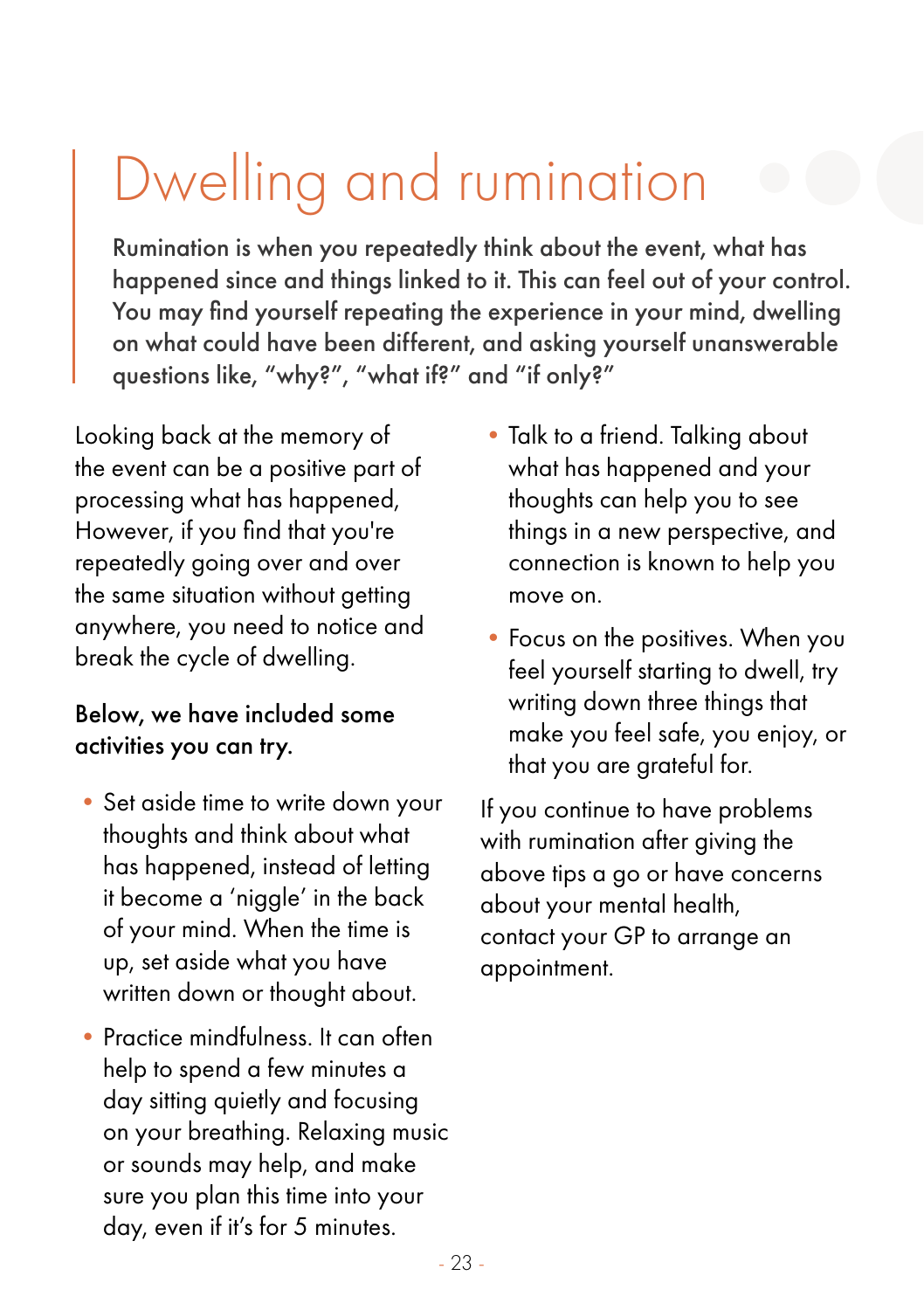# <span id="page-23-0"></span>Supporting others who have seen a suicide

You may be reading this because someone you care about has been affected by the suicide of someone they did not know. That person may be finding it difficult to talk about what has happened, or you may be worried about some of their reactions. We hope that the information on the very wide range of physical and emotional responses people can experience has helped you to understand a little more about what they are going through.

What can I do to help?

# Be there for the person, even if they do not want to talk

Just spending time with someone or being at the end of the phone to message or chat, can let them know that they are not facing their feelings alone.

### Listen when they are ready to talk

We know that it is not easy to talk about suicide. It is also not easy to listen to details that you might find distressing. Finding a balance between being open to listen and protecting yourself is important. There is more advice on talking to someone about suicide in [Finding](https://supportaftersuicide.org.uk/resource/finding-the-words)  [the Words](https://supportaftersuicide.org.uk/resource/finding-the-words), a resource from the Support after Suicide Partnership.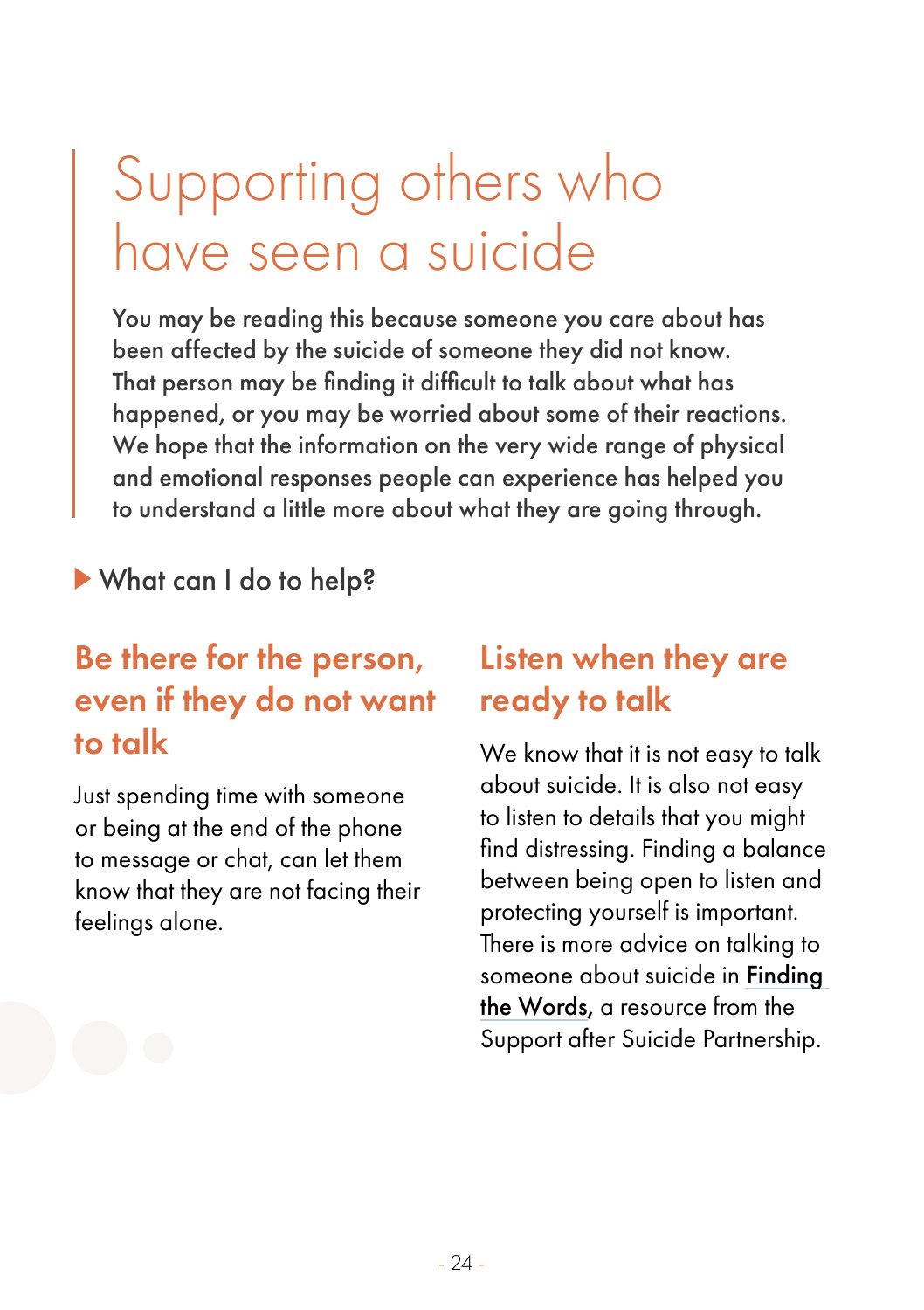# Don't judge how they are reacting

There is no one way to react to trauma – and sometimes responses can be extreme or worrying. Give the person time to process what has happened and if you are still concerned about their reactions, encourage them to seek help from a GP.

# Offer practical help

It is important for a person recovering from a traumatic event to eat well, sleep regularly, get fresh air and stick to a routine. Anything you can do to help them to do this will bring them closer to recovery. They may also need some company if there are legal requirements for them to give a statement or attend an inquest.

# How to support children who witness a traumatic death

When a child or young person witnesses a traumatic event, such as a suicide-related incident involving

a stranger, they can have all the same emotional and physical responses as an adult. However, their understanding and ability to express their grief may be different. With the help of Winston's Wish, an organisation that supports bereaved children and their families, we have put together some advice on how to support children.

# Help the child to understand what has happened

All children will react differently some will want to talk about what they have seen and some will not want to discuss it yet, or at all. Encourage the child to talk when they are ready. Some children may need just the basic information – that someone has died – and others will need more detail about the death. Be prepared to add more information as time goes on and the child is ready to hear it.

It is important to be truthful and open. Remember that talking about it will not make the situation worse but can help to make sense of the event for the child. If a child asks a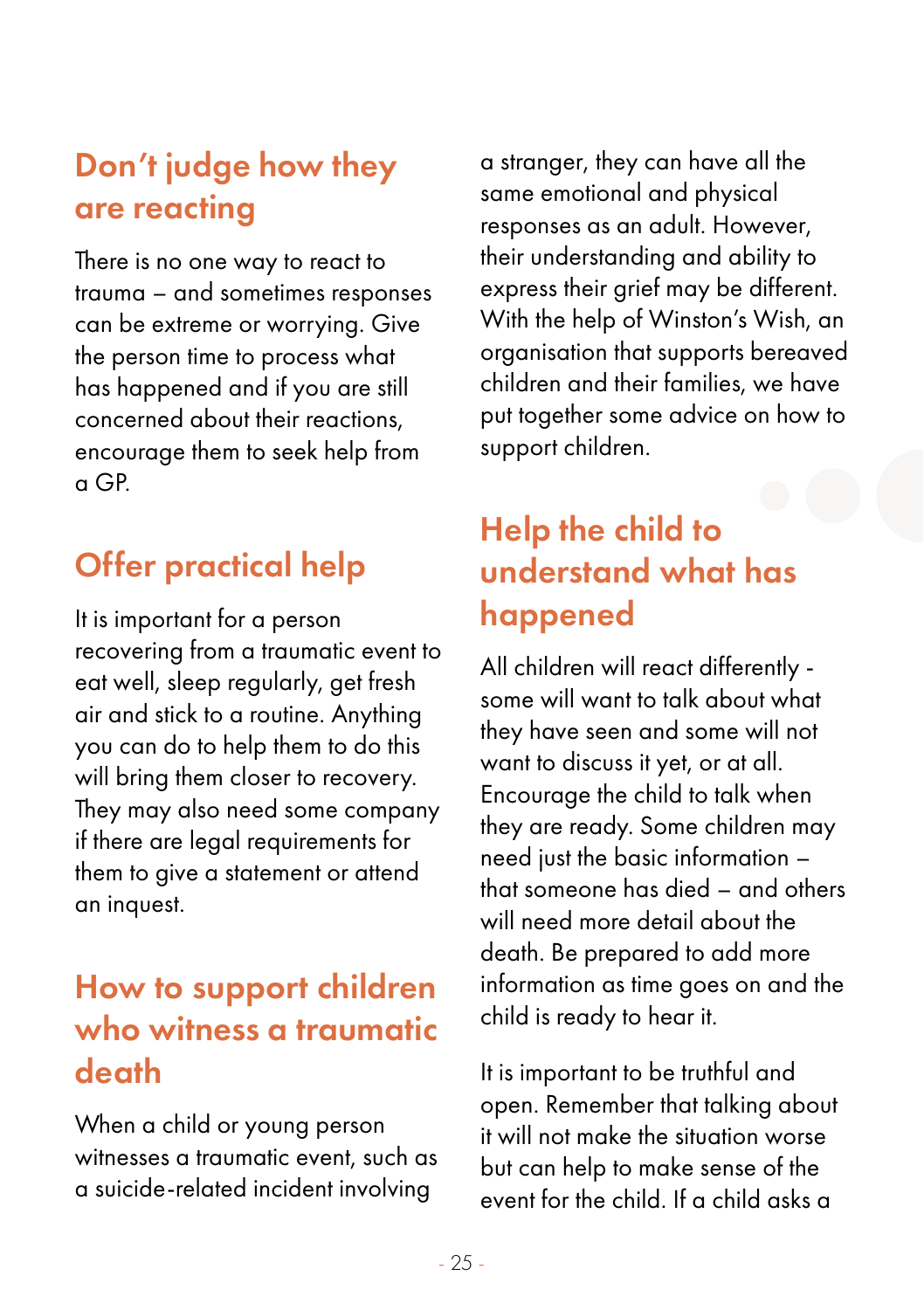question that you're not sure how to answer, it's okay to say "I don't know, but I'll find out and let you know". Just make sure it's followed up after.

### Try to make things normal for the child

Experiencing a traumatic event can make a child feel fearful of what is going to happen. It is helpful to offer lots of reassurance and remind them that what they are feeling is okay. Maintaining the child's usual routines can help them to feel safe and secure. Some children may not want to return to school immediately, whereas others will be keen to return soon. Try to continue to go to school, to eat and sleep at regular times and have time for play and fun.

Talk to the child's teachers if you can, so that they can look out for any unusual behaviour and provide support during school hours. The child may also find it easier to talk to adults outside the home, so it is good for teachers to be aware of what has happened.

# Be prepared for change

Children may move in and out of their need for support. Also, as time goes by, some children may return to the incident, asking more questions as they process events as an older child. This is also normal behaviour; readdressing what has happened in the past is a helpful way to support the child to understand it and learn how to manage the feelings it may evoke.

# Know when to get more help

Most children will be able to find ways to manage their experience of a traumatic incident with help from family, friends and other people in their life. If you are worried that a child may need more specialist help, then the GP is a good first point of call.

You can also call the Winston's Wish helpline on 08088 020 021 or visit their website for more information on talking to children about the death.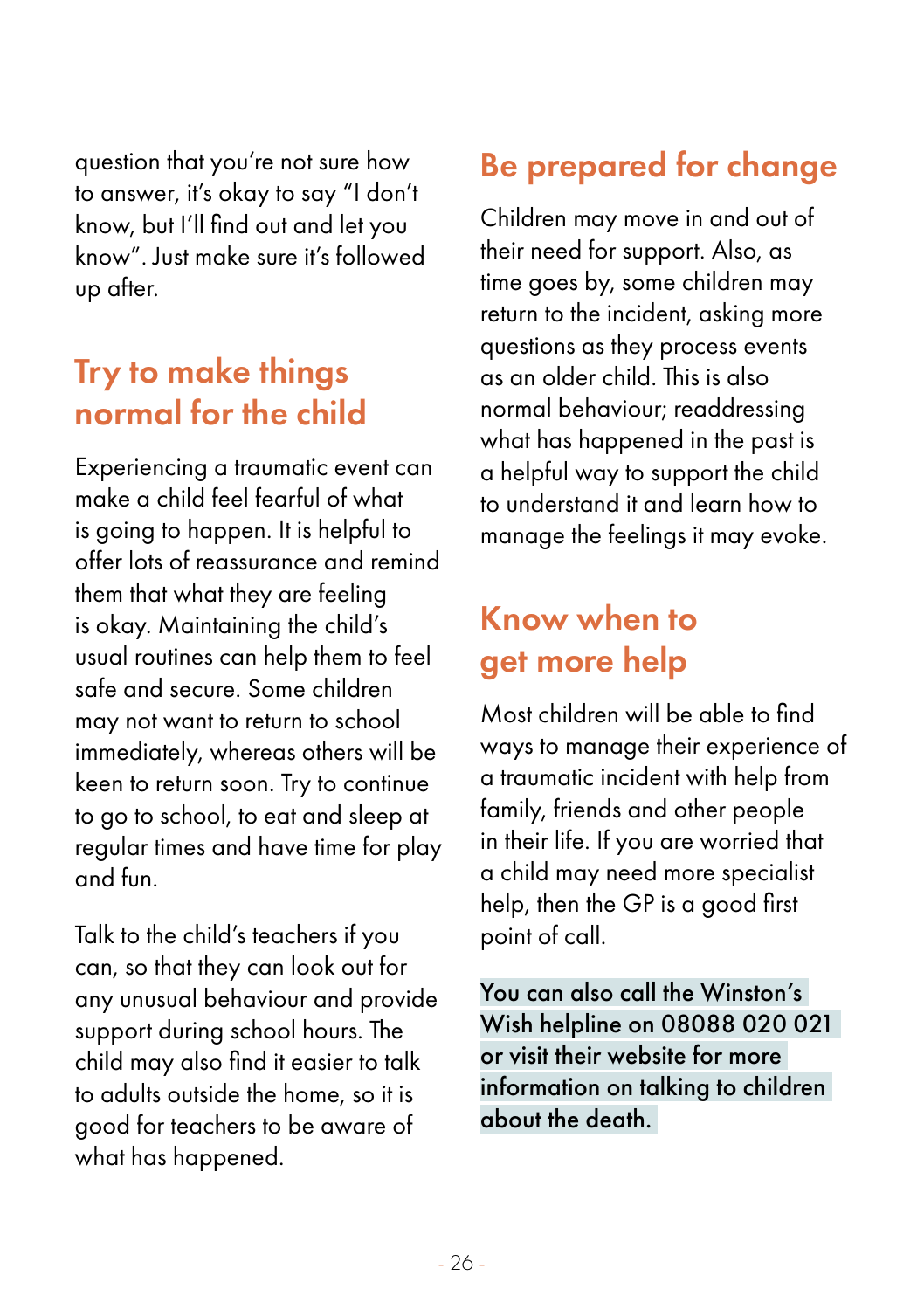# <span id="page-26-0"></span>When you experience suicide at work

There are some places of work where witnessing a suicide can happen more frequently. For emergency services, railway staff, coastguard and seafront teams there may be an increased chance of being affected by suicide.

If you are affected by suicide while you are working, regardless of your role or what you are trained for, the advice and guidance in this resource applies equally to you.

It is completely normal to have a human, empathetic response to a traumatic event. It is also normal to feel a range of emotions and physical symptoms, from shock and sadness to guilt and helplessness.

Not every workplace will have policies and processes in place to support someone affected by a suicide. You can access support via the organisations listed at the end of this resource, or visit [first-hand.org.uk](http://first-hand.org.uk) to read more about the experiences of other professionals and organisations.

People who have experienced suicide at work told us what has helped them:

#### Don't bottle it up

Having an emotional or physical reaction to death by suicide is normal, regardless of how many times you have experienced this. Specialists in trauma believe that by working through every traumatic event as it happens, complications such as Post Traumatic Stress Disorder (PTSD) can be avoided.

You may feel more comfortable talking to someone outside your workplace, such as a friend or family member. There are organisations who can offer help over the phone, check the More Support pages.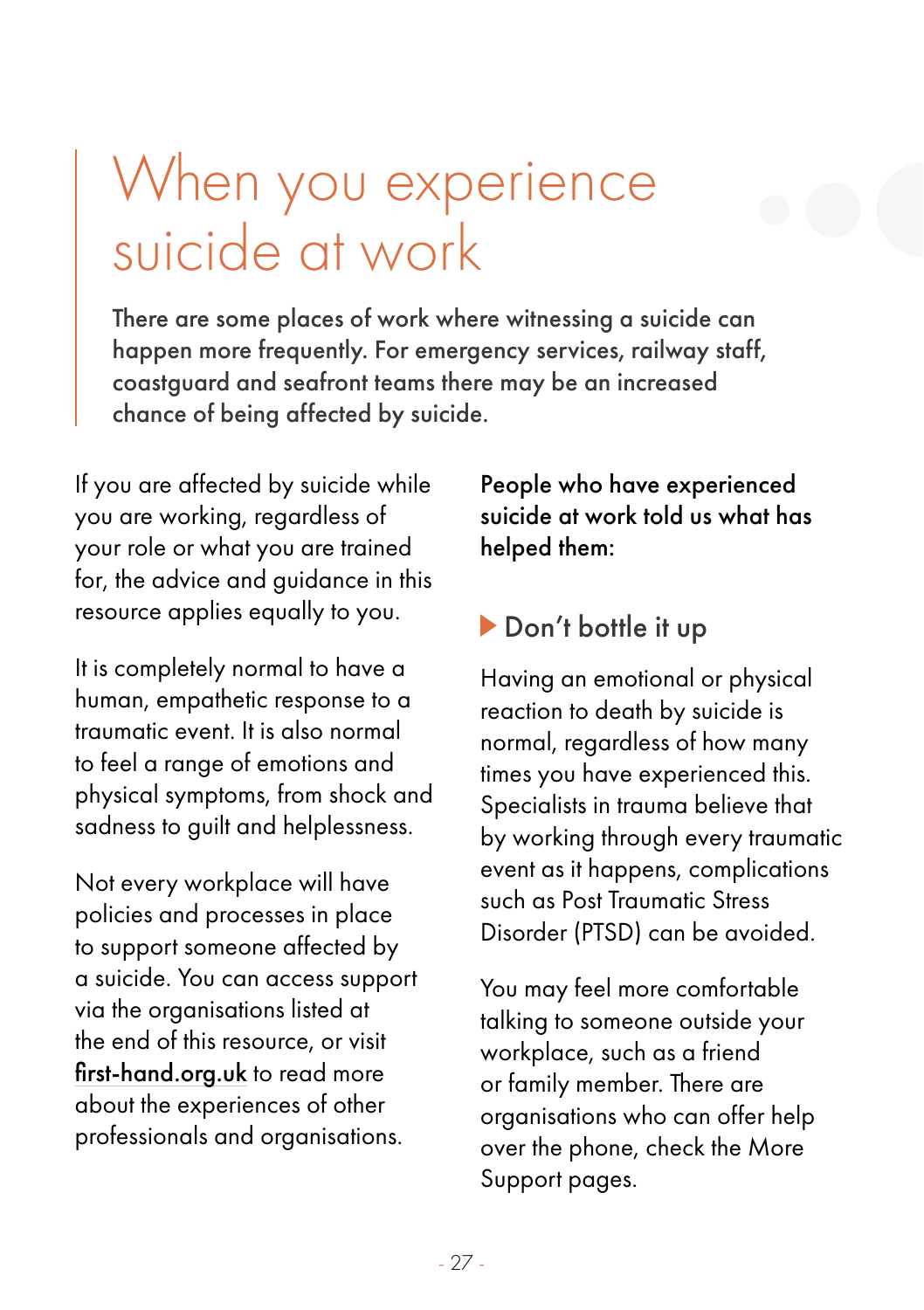# Have a debrief

Some workplaces have processes in place to hold a debrief after a colleague experiences a traumatic event. These processes exist to support you, not to judge your actions. It is an opportunity to talk about what has happened and to let those around you know if there is anything you might need to help you to get back to your normal work routine.

# Take time if you need it

In most cases, people can recover relatively quickly from witnessing traumatic incidents. It does take time though, and you should not feel guilty or ashamed if you need to take some time out of your normal work duties to help you to recover. You are having a wholly human reaction to something traumatic and should do whatever you need to do to recover.

Please remember that trauma can affect anyone, even if they have had years of experience or training. You should not be expected to manage it by yourself.  *You never forget the suicides you have attended. You remember their aftershave smell or what the weather was like. Of course it gets to you. That night, or days, weeks, months or even years later.* 

*I know we are often worried about mentioning it at work in case it affects our career but please make sure you talk to someone, whether that's inside or outside of work.* 

Theo, police officer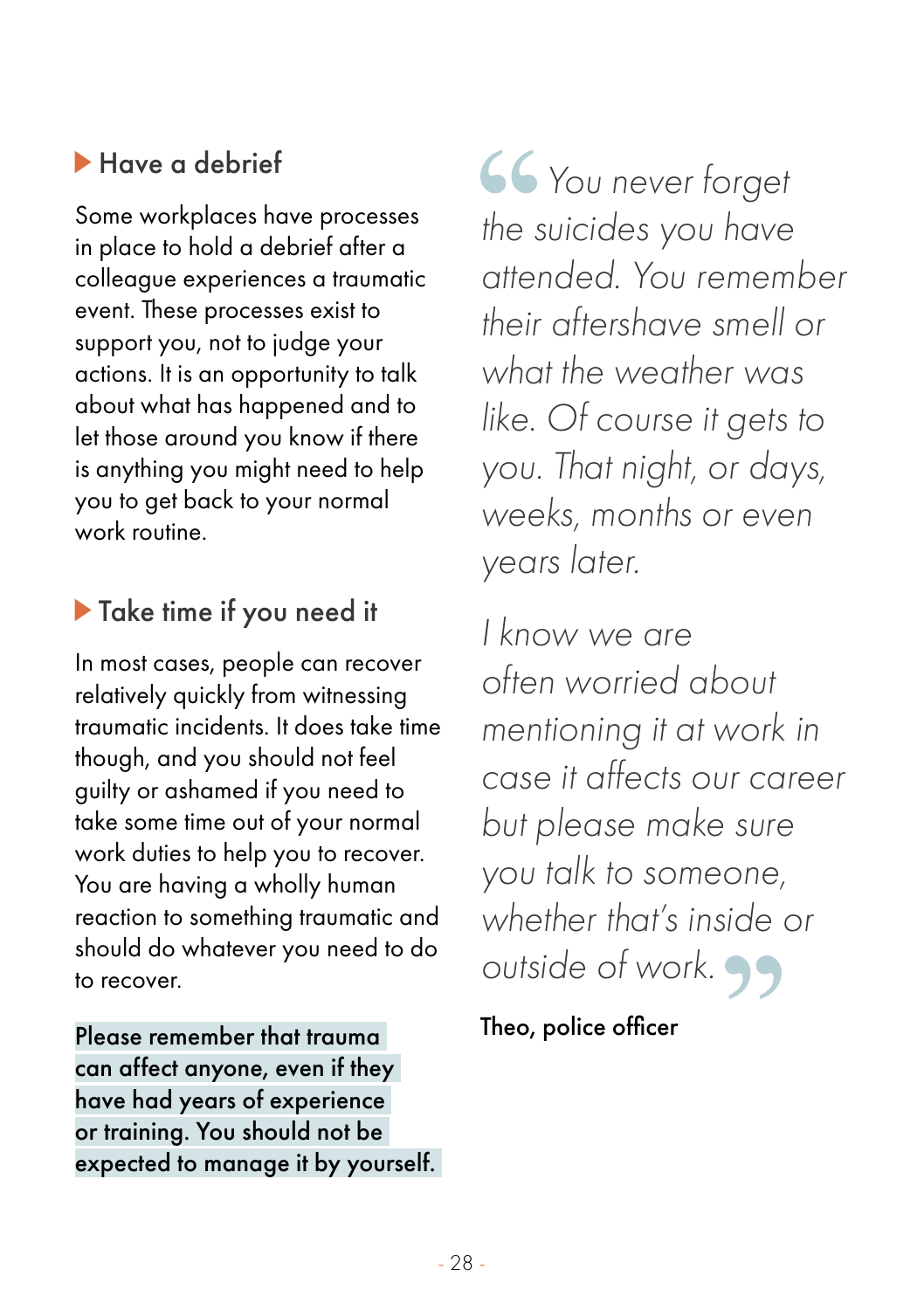

# <span id="page-28-0"></span>Helen's story

I've been a mental health street triage practitioner in London for five years, after training and working as a social worker. We work with the police, supporting people in a mental health crisis. Most of my time is spent out on patrol with the officers, no two shifts are ever the same.

A lot of what I do is instinctive, it isn't something you can easily train for as you never know what to expect next. When I started the job, I went to counselling regularly for the first couple of years. That was very important to build my ability to cope and it gave me strategies to be able to manage what I experience.

Sadly, much of my day-to-day role is supporting people who are suicidal. Sometimes, it is just me and that person talking. It can be frightening, working out what is safe for me to do. I have a toolbox in my head of things to talk about, just trying to get the person to think again.

If there are other members of the public on the scene, I will only get  $\alpha$  short time to be able to check in and listening  $\mu$ 

with them as we're often quickly off to another job. I do ask people if they have someone at home they can go back to, and I make sure to tell them to keep talking.

I see how these incidents affect police officers too. At the scene they can seem ok, but I know that some minimise what they see even though they can be really affected. I always listen to them when they want to talk, they need to have someone neutral to offload to.

It is an intensive job but watching mindless TV helps me to relax when I am at home. I make sure I talk to my husband when I need to share how I'm feeling. He understands the value of listening. That's the thread that runs through my whole day – the importance of talking and listening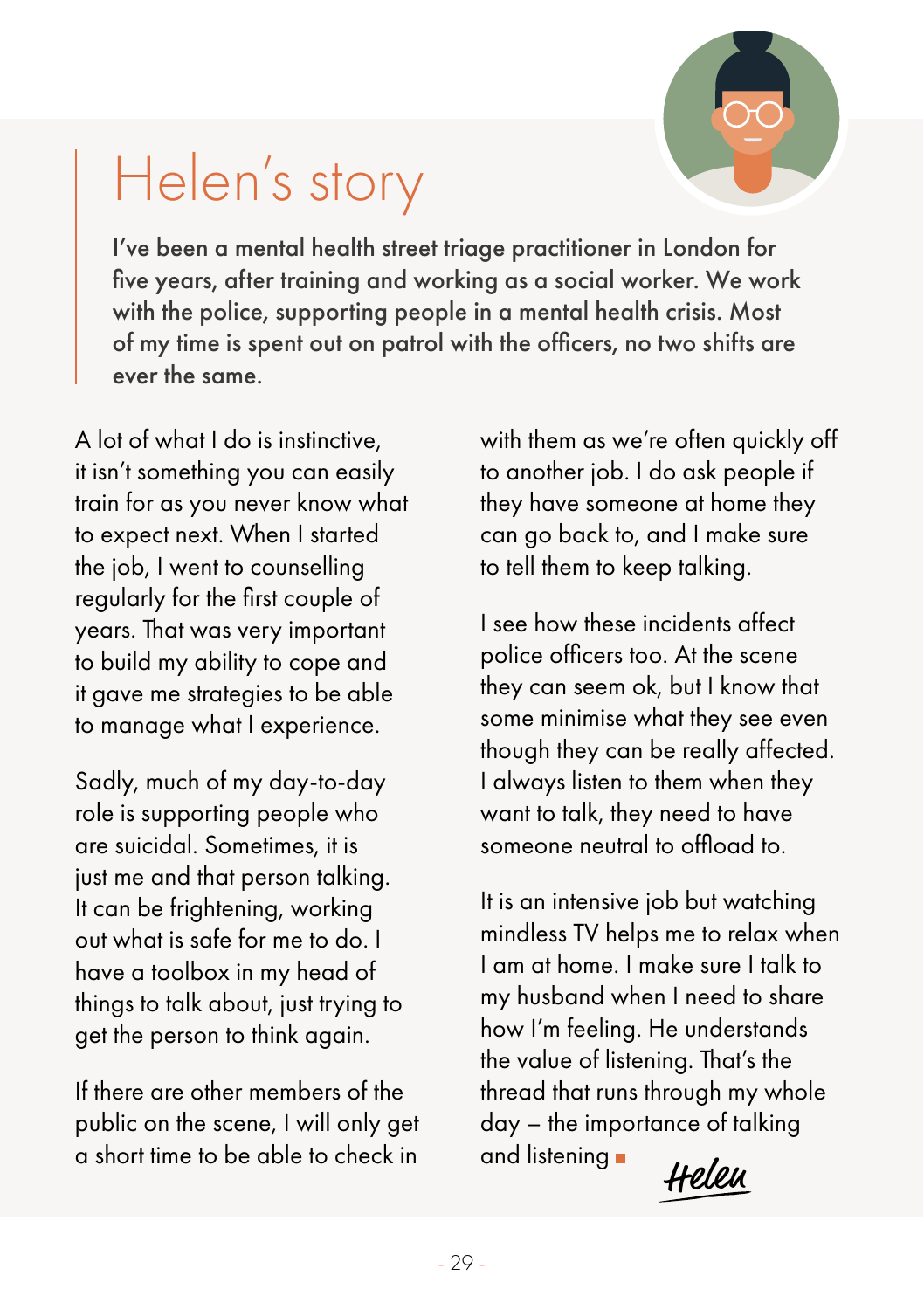

# <span id="page-29-0"></span>Heather's story

I've been working in the railway industry for 15 years now. Fewer than 1% of freight drivers in the UK are women. They assume it's going to be dirty and heavy and physically draining, let alone mentally, but to be honest all those things have proven to be false.

Being in such a male dominated industry, I've recognised men need help in talking about their mental health. It's something that has really resonated with me since I experienced a rail fatality, which was really quite life changing for me. I'd always known something like that could happen, but nothing could have prepared me for how it actually felt. I was signed off work for three months. My employers supported me - I had counselling and hypnotherapy. One of the things that helped me most was the support I received from colleagues. Big, hard, burly men, who don't show their emotions, rang me up to say: 'I've been through this too, I'm here for you.'

When I returned to my duties, I knew I wasn't quite the same person that I'd been before. I was more irritable, less patient than I used

to be. I couldn't watch television crime dramas or anything violent that might remind me of what I'd witnessed.

I found [Samaritans' rail training](https://www.samaritans.org/how-we-can-help/workplace/rail-industry-suicide-prevention-programme/) really useful and got some great insight about the importance of listening and encouraging people to work through their own thoughts, as well as getting them the support they need. I find it heartbreaking that men feel they can't speak and lives are being lost so needlessly, so I'm always talking to the guys at work and even after ten minutes, I can see the weight of the world lifting from their shoulders and what a difference it can make. It's about breaking down those barriers and removing some of the uncertainty around mental health

**Heather x**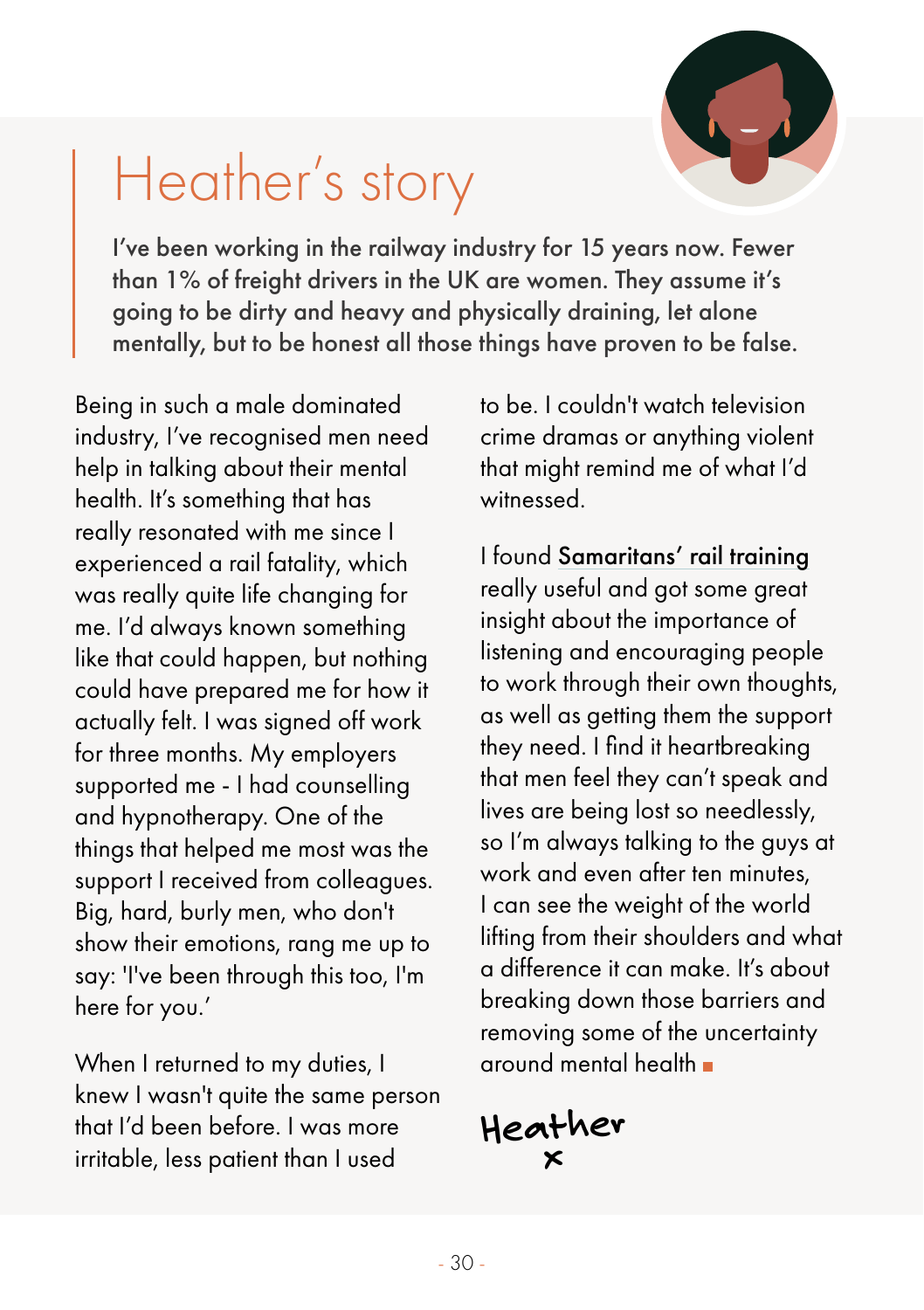# <span id="page-30-0"></span>Advice at a glance

We hope that, whatever your personal experience, this resource has helped you to understand your responses and find ways to support yourself or others.

Here are some of the key points to remember when you have experienced the suicide of someone that you do not know.

Witnessing a suicide is stressful and traumatic. The brain's response to this can lead to physical and emotional changes that can affect everyone differently.

There is no 'right' way to feel and to react, just as there is no set timetable for when you will have your strongest response. Take each day as it comes and allow yourself as much time as you need to process and recover.

Look after yourself, try to stick to a routine of sleeping and eating. Get fresh air and stay active. Avoid drugs and alcohol as a way to cope.

Talk to others. Show them this resource if you feel that it will help them to understand what you are going through. If you do not want to talk to people you know, or the incident happened at work and you do not want to talk to managers, there are so many organisations who are there to support you.

Take a little time out to try some of the exercises we have described. They really do work as a way to think, to process and to move on.

And most people will be able to recover and move on. If that doesn't happen for you, however, talk to your GP. You might find that you are still having strong reactions some weeks after the incident, or you might be struggling to get back into your normal routine. Your GP will be able to help to work out what else you might need to recover.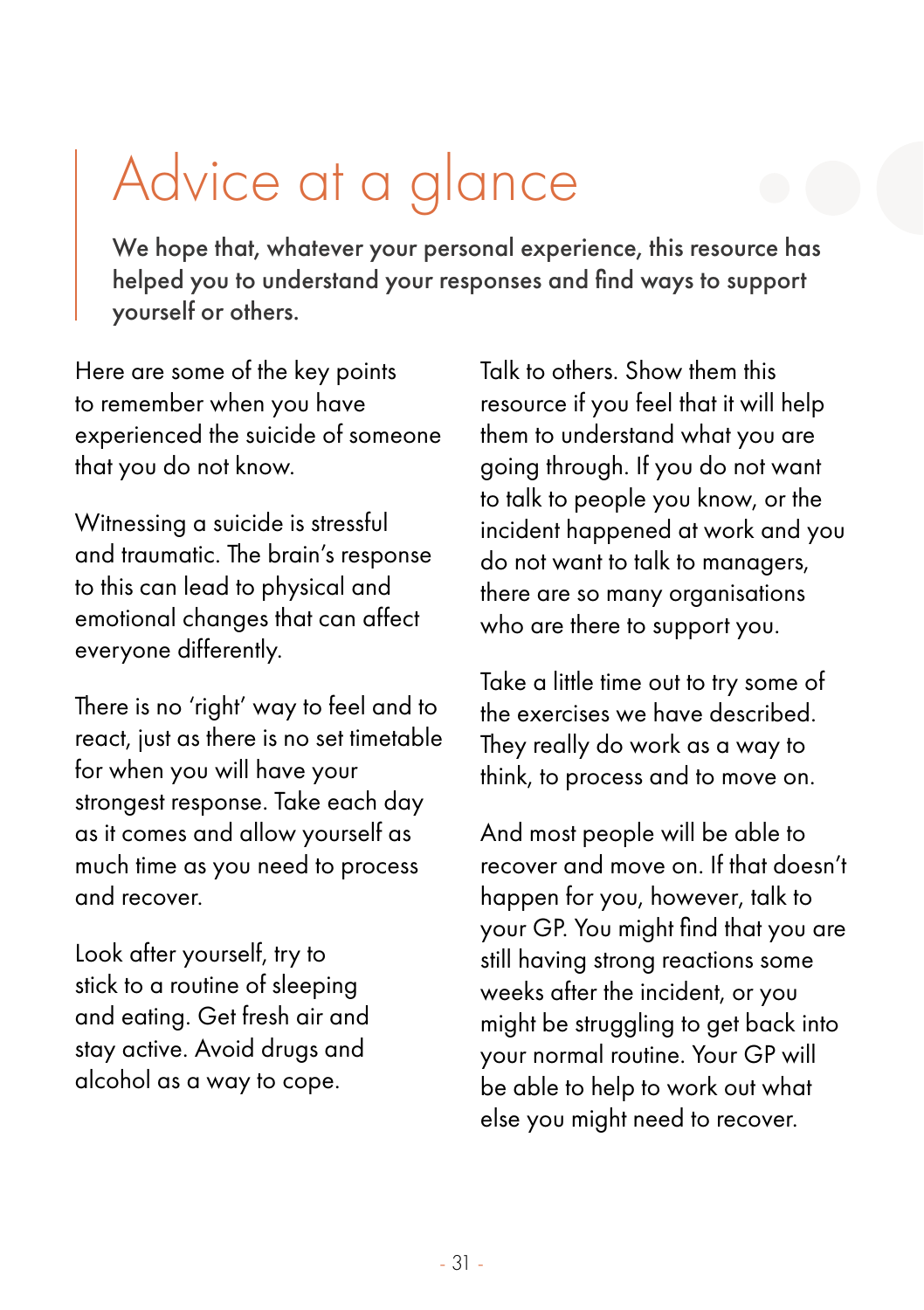Finally, remember that you are not alone. We have included just a few of many stories from people just like you, who have experienced the suicide of someone they don't know. There will always be someone who understands what you are going through.

### More support

If you would like to access further support, then contacting your GP can be a good starting point – you can find out more about booking an appointment here. [www.nhs.uk/nhs-services/gps/](www.nhs.uk/nhs-services/gps/gp-appointments-and-bookings)

[gp-appointments-and-bookings](www.nhs.uk/nhs-services/gps/gp-appointments-and-bookings)

First Hand online ([first-hand.org.uk](http://first-hand.org.uk)) has been developed in partnership with this resource, and offers further support, including videos to demonstrate the exercises we have included.

To find local support that may not be listed below, you can either visit [first-hand.org.uk](http://first-hand.org.uk), or [Ataloss.org](http://Ataloss.org). Both websites offer support and signposting across England.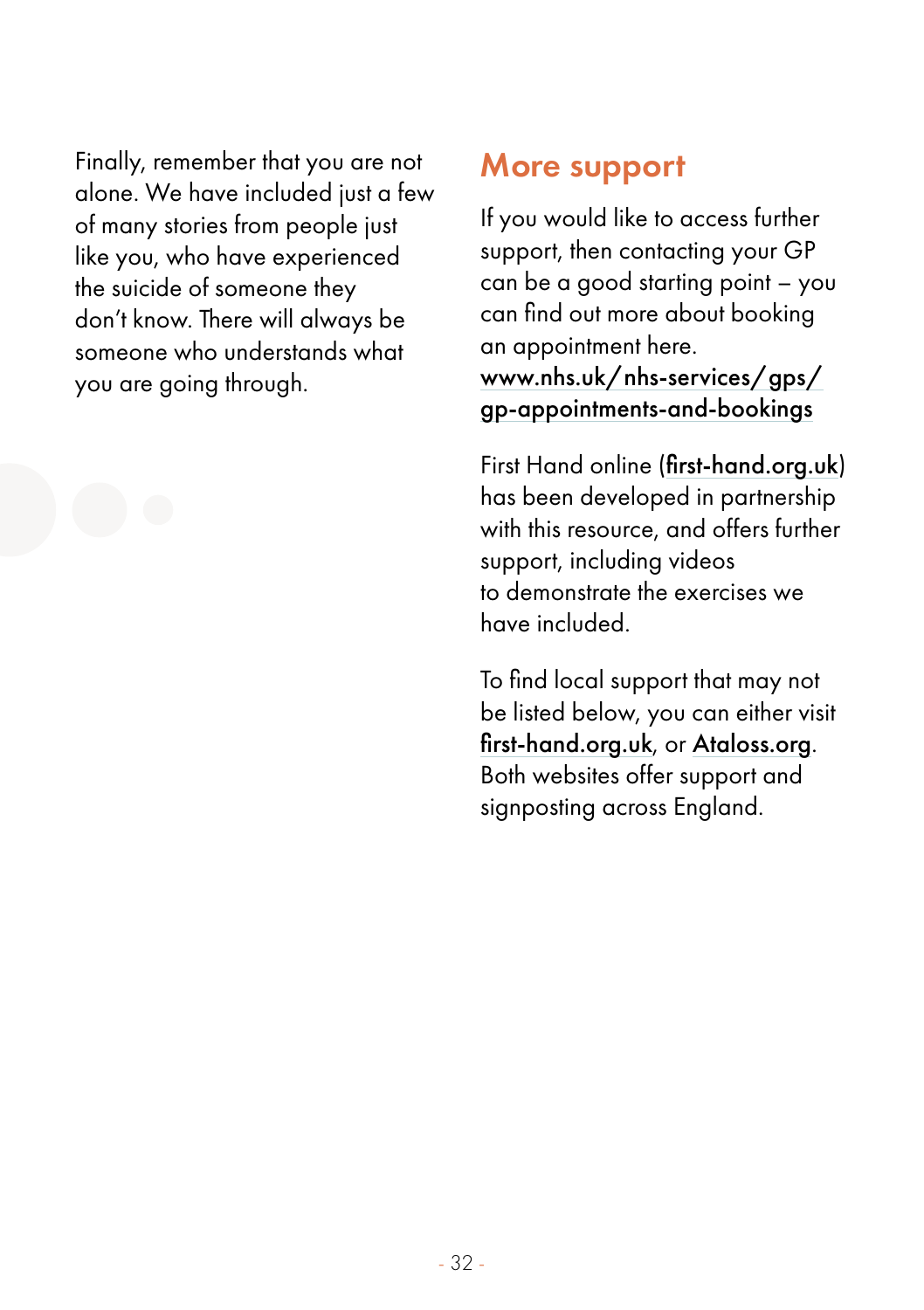# Nationally available support

### Samaritans

They offer confidential, nonjudgemental, listening 24/7, 365 days a year. You can call them for free, their number is 116 123.

### Support after Suicide Partnership

Their website offers information and support for anyone impacted by a suicide. You can visit them online at [supportaftersuicide.org.uk](http://supportaftersuicide.org.uk)

### Coroner's Court Support Service

They can explain the process in detail and support you if needed. Call on 0300 111 2141 or visit their website [www.](https://coronerscourtssupportservice.org.uk) [coronerscourtssupportservice.](https://coronerscourtssupportservice.org.uk) [org.uk](https://coronerscourtssupportservice.org.uk)

### Our Frontline

They provide 24/7 emotional support, by call or text with trained volunteers, or online resources, to frontline workers [www.mentalhealthatwork.org.uk/](http://www.mentalhealthatwork.org.uk/ourfrontline) [ourfrontline](http://www.mentalhealthatwork.org.uk/ourfrontline)

### Winston's Wish

Winston's Wish provides emotional and practical bereavement support to children and young people (up to the age of 25) and those who care for them. Call the Freephone Helpline – 08088 020 021, visit [winstonswish.org](http://winstonswish.org) or email – [ask@winstonswish.org](mailto:ask@winstonswish.org)